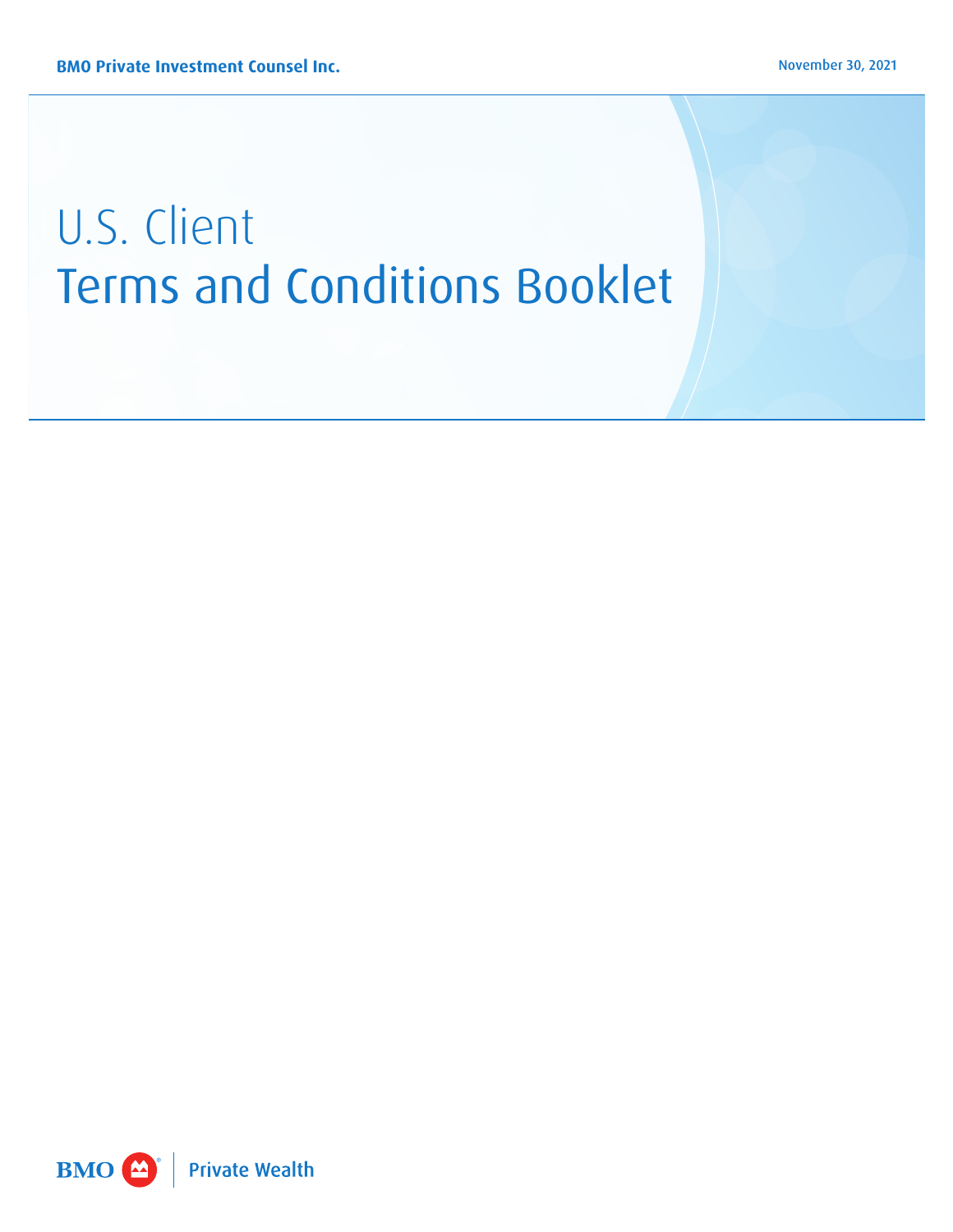## Table of **Contents**

| Introduction                                                                                   | 3       |
|------------------------------------------------------------------------------------------------|---------|
| Section I: BMO Private Investment Counsel Inc.<br><b>Client Account Agreement</b>              |         |
| Part A: General Terms and Conditions<br>Part B: Conflicts of Interest Statement                | 4<br>18 |
| <b>Section II: Message Agreement</b><br>Part A: Message Agreement for Individuals and Entities | $77$    |
| <b>Section III: Online Access Agreement</b>                                                    | 74      |

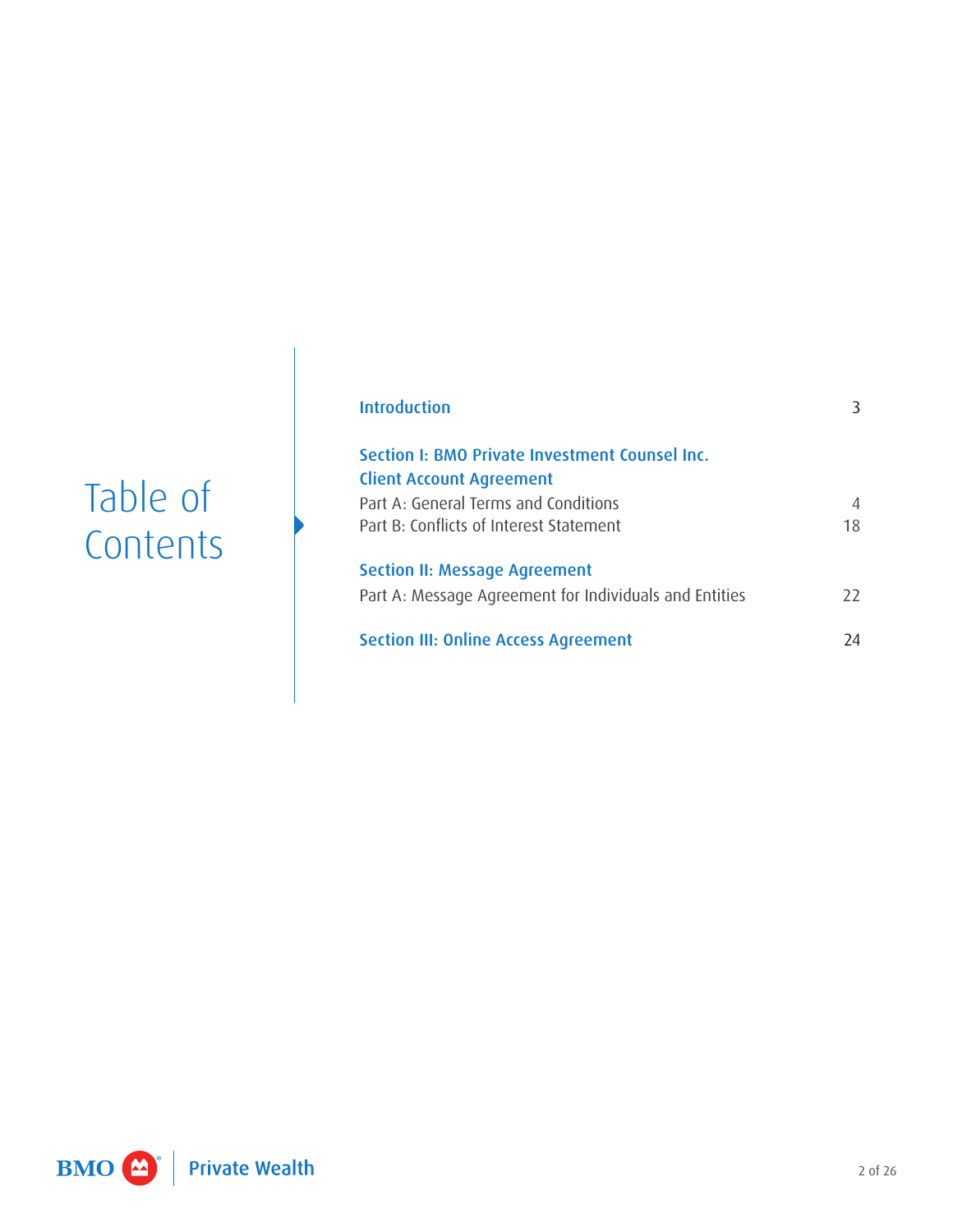### <span id="page-2-0"></span>Introduction

 This Agreement explains how your Account operates and informs you about our various rules, procedures or your Account, please contact your BPIC Investment Counsellor ("Investment Counsellor"). BPIC's head Thank you for choosing BMO Private Investment Counsel Inc. ("BPIC", "we", "us", "our" or the "Manager"). and policies which govern the operation of your Account. If you have any questions about this Agreement office is located at 1 First Canadian Place, 100 King Street West, 41st Floor, Toronto, ON M5X 1A1.

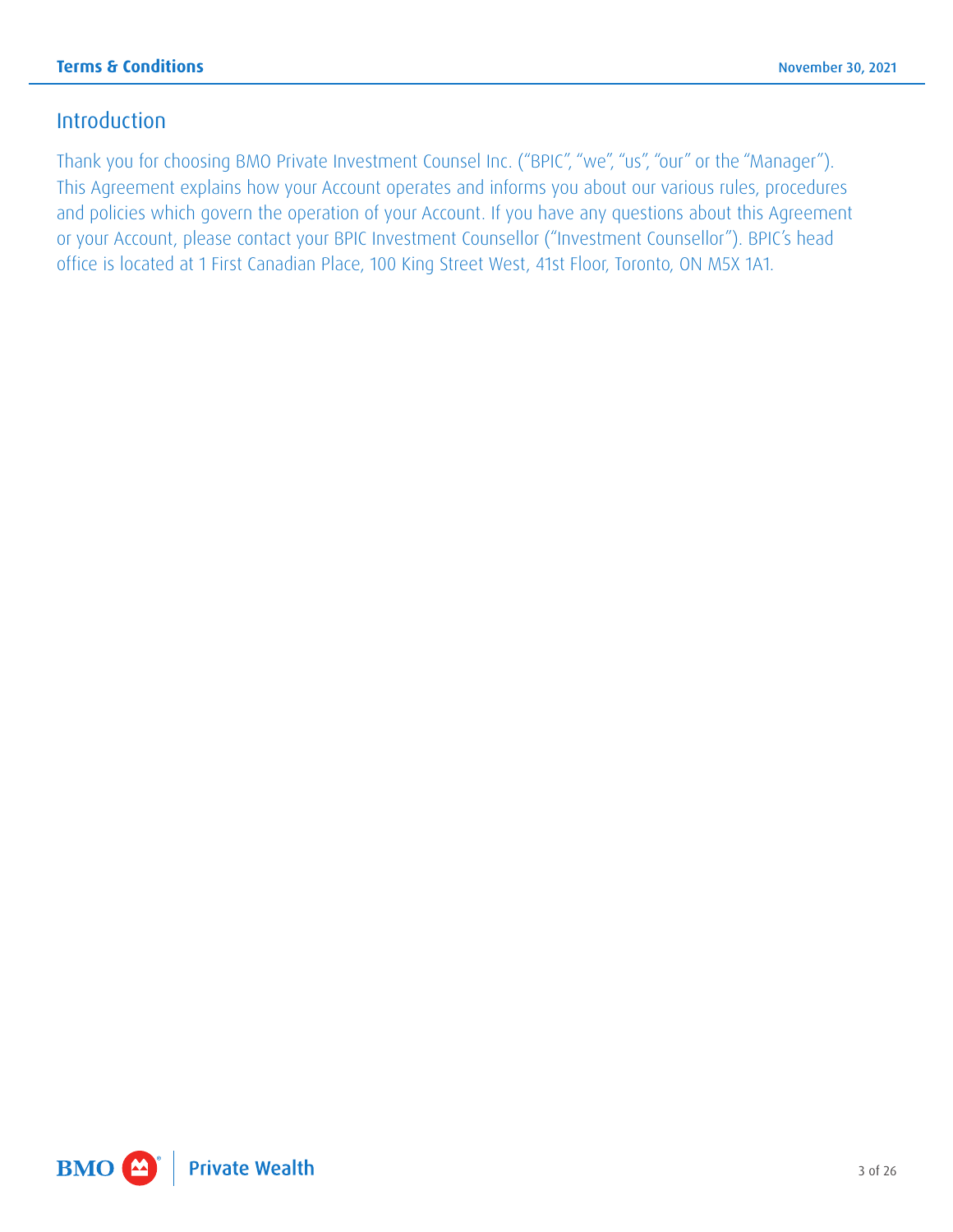## <span id="page-3-0"></span>Section I: BMO Private Investment Counsel Inc. Client Account Agreement

#### **Part A: General Terms and Conditions**

 investment policy statement ("IPS") that may be prepared for your You (the "Client", "you" or "your") have opened one or more accounts (each an "Account") with us and have appointed us as the portfolio manager of your Account. This booklet outlines the terms and conditions that guide you through your relationship with us, where we act as your portfolio manager and have discretionary investment authority over the securities or cash in your Account(s) with us. The terms and conditions described in this document are subject to any investment objectives and restrictions that may be set forth in an Account. The IPS forms part of this Agreement.

To open an Account, you will complete an account application ("Account Application"), provided to you with this booklet. The terms and conditions set out in the Account Application also govern your relationship with us. BPIC offers non-registered accounts, including joint accounts.

Please take the time to read through this booklet. We appreciate the opportunity to help you build and protect your wealth.

#### **1. Investment Directives**

Once you and your Investment Counsellor have met and discussed your investment objectives, risk profile, and income needs, your Investment Counsellor will determine the appropriate investment strategy for you. Typically, this includes using model asset allocation designed to meet individual investment goals by allocating client assets among different asset classes with varying levels of risk and return. Investment decisions are always made in your best interests. Supporting these decisions is our belief that incorporating a range of responsible investment techniques can have an important impact on the creation of long-term investor value. Our sub-advisors determine the role of responsible investment in their strategies.

We will manage the securities and cash during the term of your Account Agreement (the "Agreement") in accordance with the investment objectives, investment restrictions and practices relating to your Account as set out in this Agreement and the IPS and in accordance with applicable law and regulations.

We will, with respect, to your Account:

 a) establish and review with you, on an annual basis, your investment objectives, risk profile, restrictions and your income needs and develop an appropriate investment strategy for you based on this information. The investment strategy developed and referred to under this Agreement will not be deemed to include any personal income tax planning services, which will remain your responsibility;

- b) in carrying out our duties and responsibilities under this Agreement, we exercise complete and unlimited discretionary trading authorization with respect to your Account. Pursuant to this authorization, you understand that we may, in our sole discretion and at your risk, directly or indirectly, purchase, sell, exchange, convert, and otherwise trade the securities and other permitted investments in your Account.For greater certainty, the authority granted to us includes authority to cause your Account to engage in in-kind transactions for the purpose of investing in securities issued by us or one of our affiliates. You agree to be bound by all decisions made by us in respect of trades of securities forming part of your Account and to be bound by all instructions issued by us to the Custodian [as defined in Section One, Part A(12)] in respect of your Account. We acknowledge that we will exercise such diligence, competence and skill as may be reasonably expected of a reputable, experienced and competent professional investment manager Notwithstanding anything else to the contrary contained under this Agreement, you understand and agree that we will at all times act in accordance with our best judgment, consistent with your investment objectives contained in the IPS;
- investment decisions for your Account based on your financial outlined in the IPS for your Account which has been reviewed and The IPS also outlines a recommended broad asset mix for your greater variance in allocations to these sub-asset classes in your c) in exercising our discretion under this Agreement, make information and investment knowledge as set out in your Account Application, and within the approved guidelines and investment objectives, investment limitations and restrictions approved by you and us, as may be changed from time to time. investment portfolio. Any sub-asset class ranges provided to you in connection with your portfolio are directional in nature and are included only to provide additional context for the broader total asset class range, and may not be reflective of a potentially portfolio, at any particular point in time. On a discretionary basis, we may modify the recommended asset mix and asset allocation outside of allowable sub-asset class ranges as long as your portfolio's asset allocation remains within the allowable ranges for the broader total asset classes.

 for your Account. You also agree to provide us with an updated You may amend your objectives by giving us notice in writing of the amendment required and receiving acknowledgement of such notice from us. We will not be responsible for decisions made in the absence of such written notice. You agree to advise us of any restrictions that may be applicable to investments IPS in writing if we reasonably request such an update or if you would like to make any changes to your IPS. Until a revised IPS is approved by you and us, you will be bound by any transaction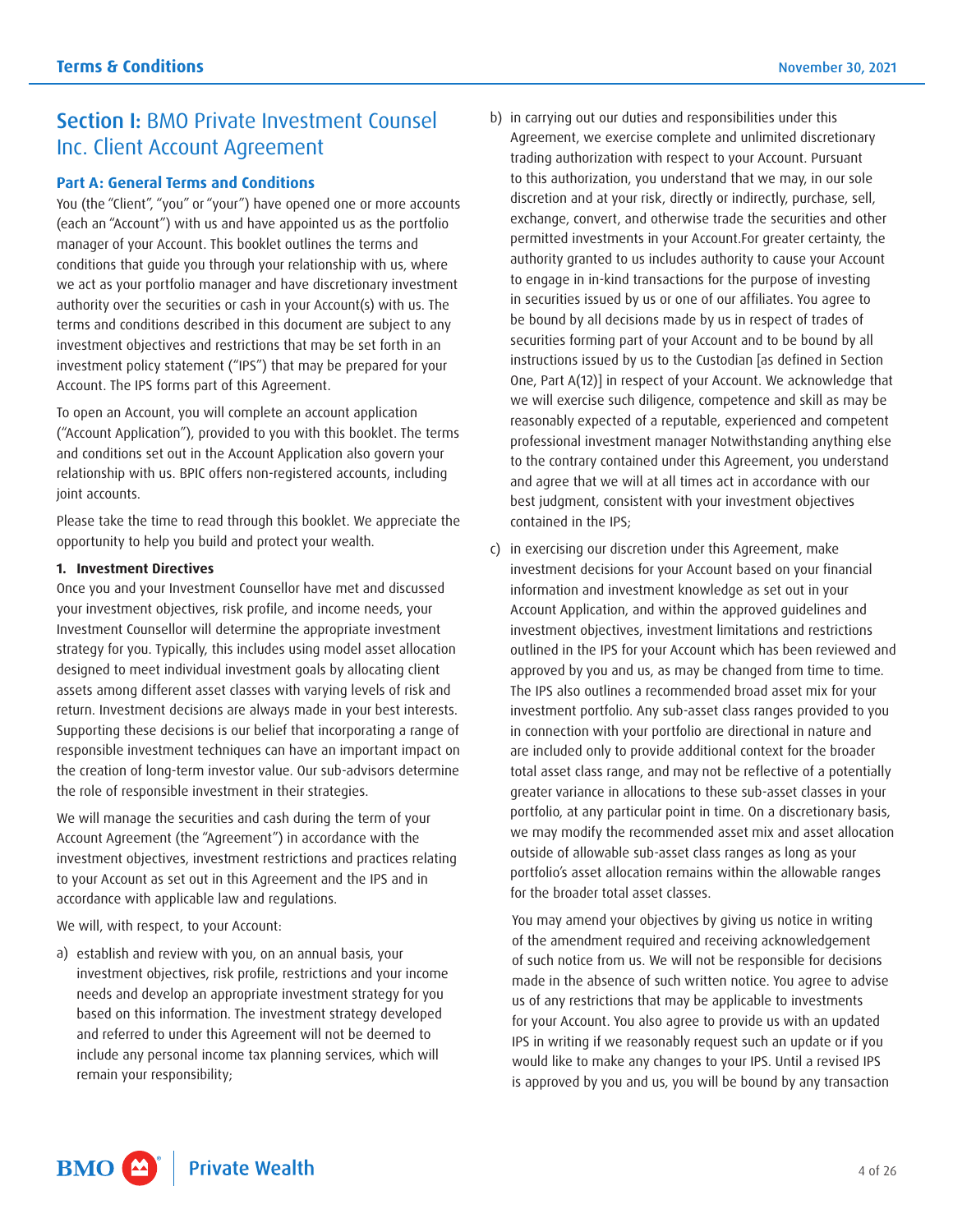that we carry out on your behalf in reliance upon your current IPS. The IPS forms part of this Agreement; and

 d) place securities transactions through the securities dealers of our choice, including a securities dealer with which we are associated or affiliated, and such transactions may include those where the dealer acts as principal.

#### **2. Restrictions and Investments**

 of your Account, including a designation in the IPS of particular securities that should not be purchased for your Account, or that that particular securities be purchased for your Account. You You may impose reasonable restrictions on the management should be sold if held by you, provided that you do not require understand and acknowledge that any restrictions that you impose on the management of your Account may cause us to deviate from investment decisions that we would otherwise make in managing your Account, and in some cases, cash that would otherwise be invested in securities that the you have restricted may be kept in cash in your Account.

While we do not sell Canadian mutual funds to U.S. clients, U.S. residents may be invested in mutual funds such as the BMO Private Portfolios if purchased while resident in Canada. Any dividends paid by the BMO Private Portfolios are not reinvested for U.S. residents; rather, BPIC Investment Counsellors will invest those dividends elsewhere in accordance with your objectives.

#### **3. Custody, Delivery, Receipt of Securities and Delivery of Client Statements**

 90 days' written notice to the other party. If you wish to arrange for Unless we advise you otherwise, we have appointed BMO Trust Company ("BMTC") to act as Custodian for client accounts, pursuant to a Custodial Services Agreement made as of April 1, 2016, as same may be amended, supplemented or otherwise modified from time to time in accordance with its terms (the "Custodian Agreement"). The Custodian Agreement may be terminated by either party upon another affiliated company or unaffiliated company to be appointed to act as custodian, including taking physical possession of the securities in your Account, you must enter into an agreement, satisfactory to us, regarding such custody arrangement.

BMTC has appointed BMO Nesbitt Burns Inc., an affiliate, as subcustodian of the securities in client accounts. BMO Nesbitt Burns Inc. may hold securities in electronic form or physical certificate, at its principal offices in Toronto, Ontario.

BMO Nesbitt Burns Inc. is an IIROC registered investment dealer, and a direct participant with CDS Clearing and Depository Services Inc. ("CDS") and other global depositories. As a direct participant, BMO Nesbitt Burns Inc. is permitted to provide custody services to clients and deposit their beneficially owned securities. Depository rules govern the operation of clearing and settlement services and provide transparency and consistency with international standards. The benefits of holding securities electronically at a depository include reduced counterparty, market and liquidity risks, due to decreased settlement time and increased automation of operational processes. Through the use of central depositories, BMO Nesbitt Burns Inc. provides more efficient transfer in ownership of securities through book based electronic form. The risks of holding securities in electronic form include cybersecurity risks and potential system failure.

Any physical certificates are held in physical form at the BMO Nesbitt Burns Inc. vault with supporting controls and balances. The benefits of the physical certificates being held in Toronto, Ontario and in physical form include the availability of head office processes and controls, and the risks include that there is a central point of dependency. The risks of holding physical certificates include theft and damage.

 concerning transactions within your Account. You will not withdraw You hereby instruct the Custodian to accept directions from us any portion of the Assets held by a nominee or Custodian without prior notice to us and will not withdraw any portion of the assets in a manner which may prevent proper settlement of outstanding commitments. You will be provided with an annual gain/loss statement, showing all sales that have occurred throughout the fiscal year and detailing the capital gains or losses arising therefrom. The Adjusted Cost Base ("ACB") of your holdings may differ from the book value provided in your gain/loss statement. We do not report ACB and you are responsible for determining your ACB for tax purposes. You will be provided with tax slips in connection to your Accounts, as required by law. You agree that trade confirmations evidencing each securities transaction in your Account will not be provided to you.

You will notify us in writing if there are any errors in your Account statements or tax statements within 45 days from the time such statements are mailed or otherwise delivered to you, so that we may address such inquiries. After 45 days, all transactions (including withdrawals and redemptions) in your Account will be deemed to be correct and approved by you.

You are provided with a quarterly portfolio statement, unless you have requested delivery on a monthly basis, showing all transactions carried out in your account during the period, all assets held, account fees (and applicable sales tax on the fees), withdrawals and contributions, and certain performance information. Your Investment Counsellor will discuss account statement delivery options with you at the time of account opening. You can change the account statement delivery option that you select at the time you open your Account or at any time by providing written notice to us.

Within your December account statement, you will be provided with an "Annual Fee and Compensation Summary" that reports all fees and charges paid by you and received by us annually. In addition, your December account statement will also include a "Performance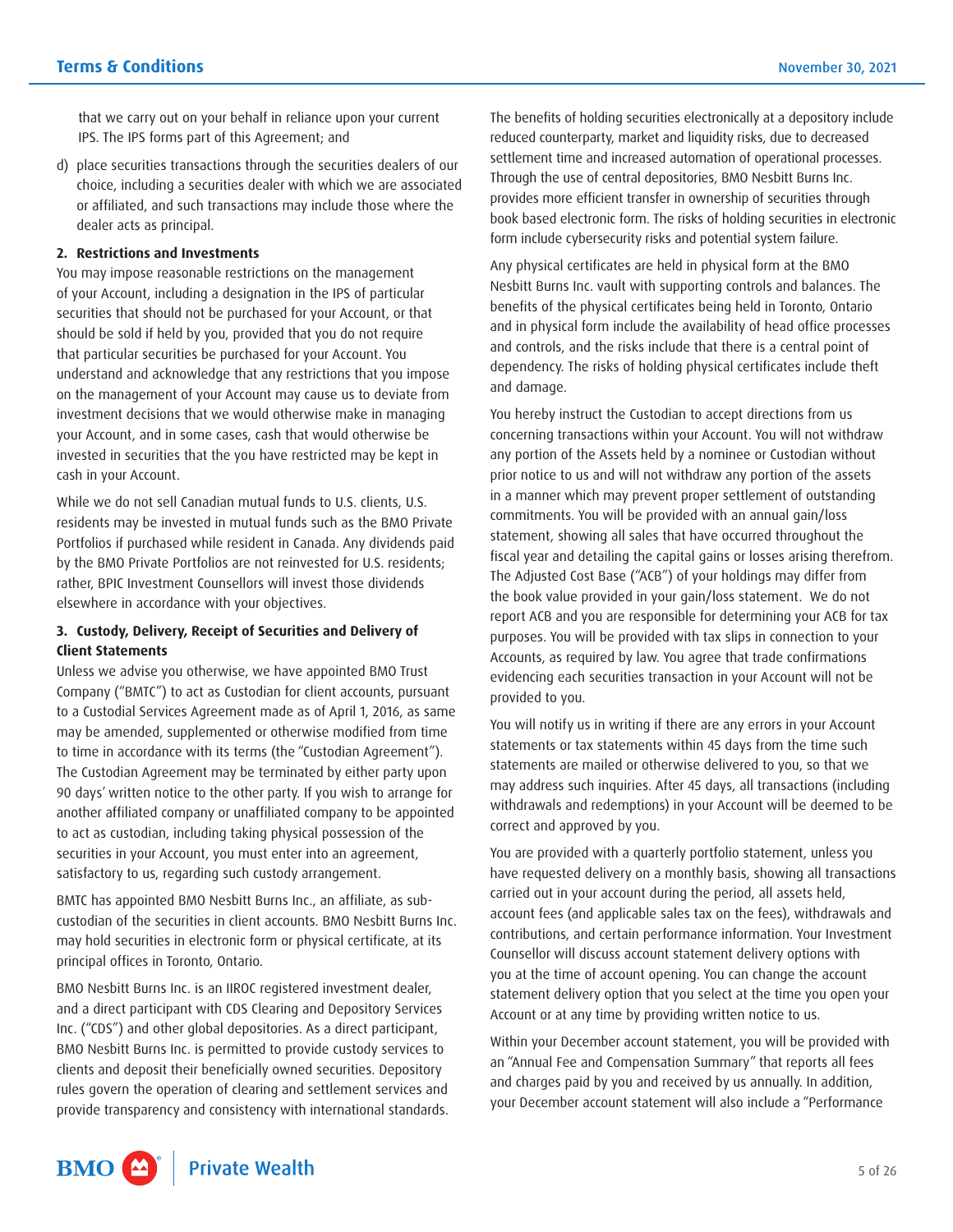Analysis" section that, at a minimum on an annual basis, will include Annualized Money-Weighted Return and Time-Weighted Return after deducting fees and sales taxes. In certain circumstances, including if your account is closed prior to December, the Summary and Performance Analysis will not be provided.

You may elect to receive account statements electronically ("eStatements") or by mail. You acknowledge and agree that your statement delivery preference will apply to all of your accounts with us and/or BMTC. You will need to set up access to BMO Private Banking Investment Online ("BPBIO") to view electronic statements. You may change your statement delivery preference at any time by contacting your Investment Counsellor. If you have elected to receive eStatements only, you understand and agree that you will no longer receive account statements by mail unless you notify BPIC and/or BMTC that you wish to receive paper statements. In addition, you will be notified by email when new account statements have been posted. Your account statements will be posted automatically to BPBIO. You will be able to retrieve the available statements through the "eDocuments" section on BPBIO. eStatements will remain available for viewing for a period of 7 years, beginning with January 2017 statements or from the time of account opening, whichever is most recent. eStatements will be in PDF format only. It is your responsibility to download, and obtain a licence for Adobe® Acrobat® software in order to view, print and save your eStatements. You agree that any eStatements delivered to you is deemed to be delivered on the day that the eStatement is made available, and not on the day that you actually view the document. We are not liable for costs resulting from a failure to review statements. In addition, you may receive, at no cost, a paper copy of any eStatement by contacting your Investment Counsellor. If you have elected to have a copy of your account statements sent to a third party, you acknowledge that your authorized third party(ies) will require access to BPBIO to view electronic statements, and that your authorized third party(ies) may change this statement delivery preference at any time by contacting your Investment Counsellor.

#### **4. Your Representation and Warranties**

You represent and warrant to us that:

- a) you are the owner of the securities delivered to the Custodian for administration under this Agreement and, except for security interests created or permitted under this Agreement, the property is free and clear of all liens, charges, and other encumbrances, and that the Client is in compliance with all laws and regulations relating to the property and the Client's interests therein;
- b) you are authorized to deliver to the Custodian for safekeeping the property delivered under this Agreement and to give instructions either personally or by authorized third parties in relation to the property;
- c) you have full power and authority to execute and deliver this Agreement and enter into the transactions contemplated under this Agreement;
- d) you have duly and validly authorized, executed this Agreement;
- that you are unable to comply with any such representation or e) your execution, delivery and performance of this Agreement does not violate or conflict with any agreement or obligation to which you are a party or by which the your property is bound, whether arising by contract, operation of law or otherwise. The representations and warranties contained in this paragraph are continuing, and you agree to immediately inform us in the event warranty; and
- f) you are a "United States person" within the meaning of the United States Internal Revenue Code of 1986, as amended (the "Code") and the information provided by the Client on the enclosed Internal Revenue Service ("IRS") Form W-9 is true, complete and correct.

#### **5. Know Your Client and Suitability Assessments**

 security in your Account is suitable for you, and puts your interest We have an obligation to assess whether a purchase or sale of a first, before executing the transaction or as otherwise required by the client relationship. In order to assess suitability, we must establish certain personal, financial and investment objective information about you and ensure that such information is kept up to date. This includes:

- a) your identity and reputation (should BPIC have cause for concern);
- b) whether you are an insider of a reporting issuer or a company whose securities are publicly traded;
- c) your personal circumstances, which includes but is not limited to, your date of birth, employment status, number of dependents and whether another person is authorized to provide instruction on, or has a financial interest in, the Account;
- d) your financial circumstances, which includes annual income, liquidity needs, financial assets, net worth and whether you are intending to use leverage or borrowing as part of your investment strategy;
- e) your investment needs and objectives;
- f) your investment knowledge;
- g) your risk profile (which is further explained below); and
- h) your investment time horizon.

Establishing your risk profile involves understanding your ability to endure potential financial loss, known as your risk capacity, and your willingness to accept risk, known as your risk tolerance. Risk capacity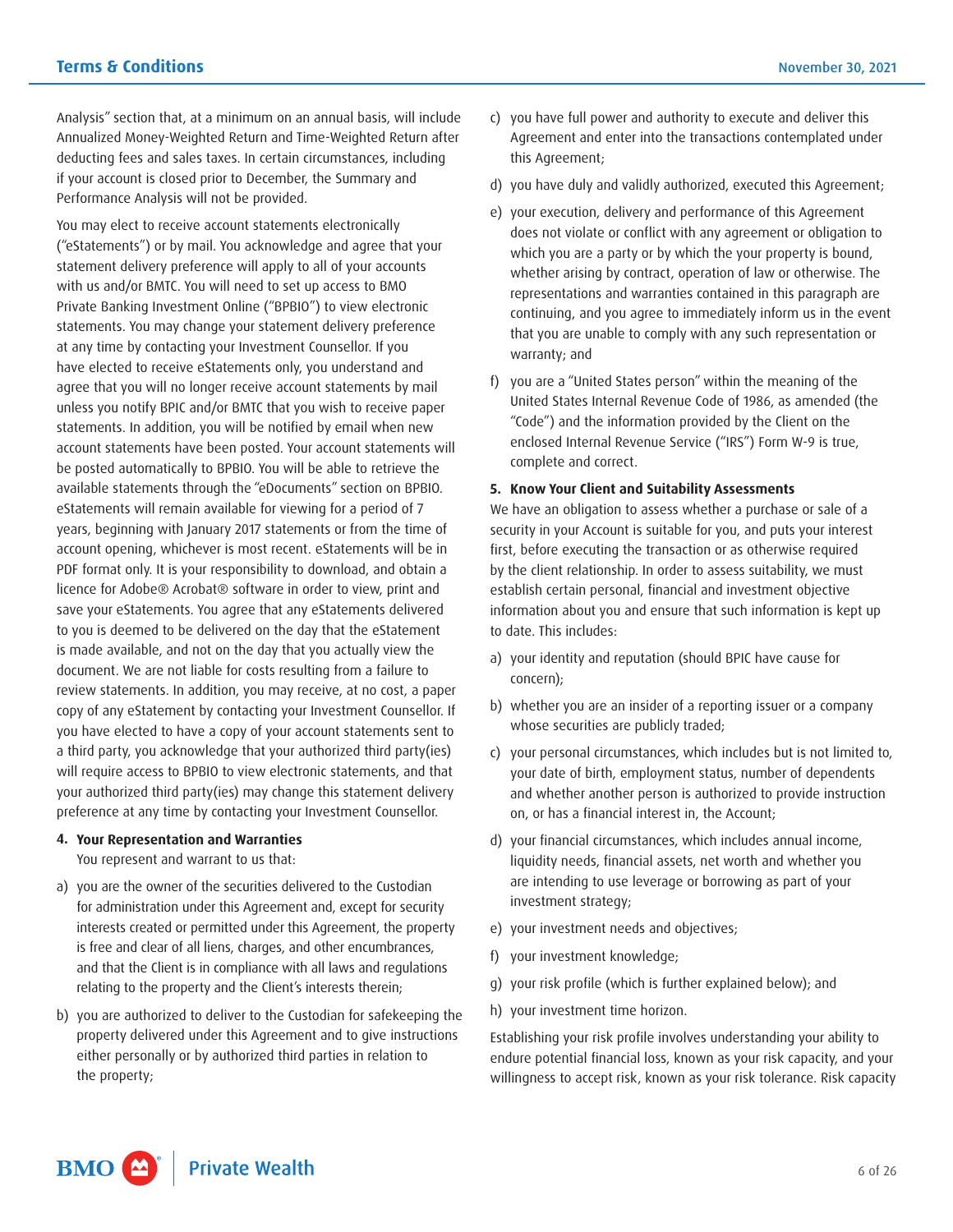and risk tolerance are separate considerations that together make up your overall risk profile. Your risk profile should reflect the lower of your risk capacity and your risk tolerance.

Your risk capacity is an objective evaluation of your ability to withstand a financial loss. Risk capacity is influenced by factors such as your investment time horizon, age and life stage, financial circumstances (including liquidity needs, income, and wealth), as well as other factors that may influence your ability to withstand financial loss. Your risk tolerance represents the amount of risk you are willing to take. Typically, investors expect to be compensated with a higher return potential in exchange for higher risk. Identifying your risk profile is a key consideration when determining your investment objective and the construction of an investment portfolio.

To help the government fight the funding of terrorism and money laundering activities, U.S. federal law requires financial institutions to obtain, verify and record information that identifies each Client. Clients will be required to provide information concerning their identity (including information for all related entities executing this Agreement), including address, date of birth, driver's license or other identifying documents. For legal entities, we must also identify the nature and location of the your business and the identity of each individual who, in the case of a corporation, owns or control 25% of the voting rights attached to the outstanding voting shares of the corporation, or, in the case of a partnership or trust, controls the partnership or trust.

#### **6. Updating Your Account Information**

You understand and agree that you are responsible for updating your personal and financial information and you must notify us promptly if you need to update any information relating to your Account. In particular, the you agree to advise us, in writing, immediately if your address, investment objectives and risk tolerance change or if there is any significant change in your financial affairs. You also agree to provide us with any other information that is reasonably requested with respect to updating information relating to your Account including, without limitation, any information required by us in order for us to comply with any information reporting and withholding obligations we may have under the Code, this Agreement, or any other agreement between us and the IRS.

You acknowledge that, in providing services under this Agreement, we are relying on the information you have provided, as subsequently amended or supplemented.

#### **7. Use of Proprietary Investment Products and Affiliated Sub- Advisors**

We may, in our sole discretion, invest your funds in a number of investment mandates which may include investing in units of mutual funds, pooled funds (individually a "Fund" and collectively the "Funds"), alternative investments, deposits, structured products (e.g. synthetic notes) and other securities that are unique to us.

Further, BPIC may invest in Funds such as BMO Private Portfolios and other mutual funds, pooled funds, alternative investments or structured products managed by us or companies associated or affiliated with us ("Proprietary Products").

You acknowledge and understand that we generally can purchase such products described above on behalf of you only while you are a resident of Canada and only if you have entered into an investment management agreement with us appointing us as the portfolio manager to manage your assets on a discretionary basis.

You acknowledge that, generally, where an investment mandate includes a Fund or structured product, the Fund or structured product will be a Proprietary Product. Notwithstanding the foregoing, the investment mandate may also include third-party Funds and structured products at our discretion. We do not receive a fee from the BMO Private Portfolios for its services as portfolio manager; however, some of our affiliates earn compensation, such as subadvisory fees, management fees and/or performance fees, when the investment mandates are invested in Proprietary Products.

You also agree that the unit holdings in any Fund associated or affiliated with us and structured products unique to us cannot be transferred to another securities dealer. You also understand and agree that holdings in any Fund associated or affiliated with us will be included in the determination of the market value of your Account for the purposes of calculating the Fees charged for the services under this Agreement and that these Fees will be in addition to the fees and expenses accrued and paid within the Funds. You acknowledge and understand that all matters relating to the Funds will be governed by applicable legislation and regulations.

 include familiarity with the affiliated portfolio managers and easy You also acknowledge that we use both affiliated and third-party sub-advisors. The majority of our sub-advisors are affiliated subadvisors. Some of the benefits to us using affiliated sub-advisors access to research. Further, these affiliated sub-advisors frequently offer very competitive cost rates, which are passed on to our Clients. We are not obligated to use affiliated sub-advisors and do not receive additional compensation when we choose to do so.

 For further details about our relationships with related parties, please refer to the simplified prospectus and annual information form of the BMO Private Portfolios, to our Form ADV, Part 2A, available from your Investment Counsellor, and our "Conflicts of Interest Statement" that can be found at [https://www.bmo.com/assets/pdfs/privatebank/tc/](https://www.bmo.com/assets/pdfs/privatebank/tc/en/im-conflict-of-interest-statement-en.pdf) [en/im-conflict-of-interest-statement-en.pdf](https://www.bmo.com/assets/pdfs/privatebank/tc/en/im-conflict-of-interest-statement-en.pdf). You may also ask your Investment Counsellor for a copy of these documents.

#### **8. Notice of Large Redemption of a BMO Private Portfolio**

Based on information provided to me by my Investment Counsellor, I hereby acknowledge and agree to provide BPIC with at least 30 days prior written notice of a request to redeem units of a BMO Private Portfolio (a "Portfolio") held in my Account having a value equal to 10% or more of the Portfolio's net asset value.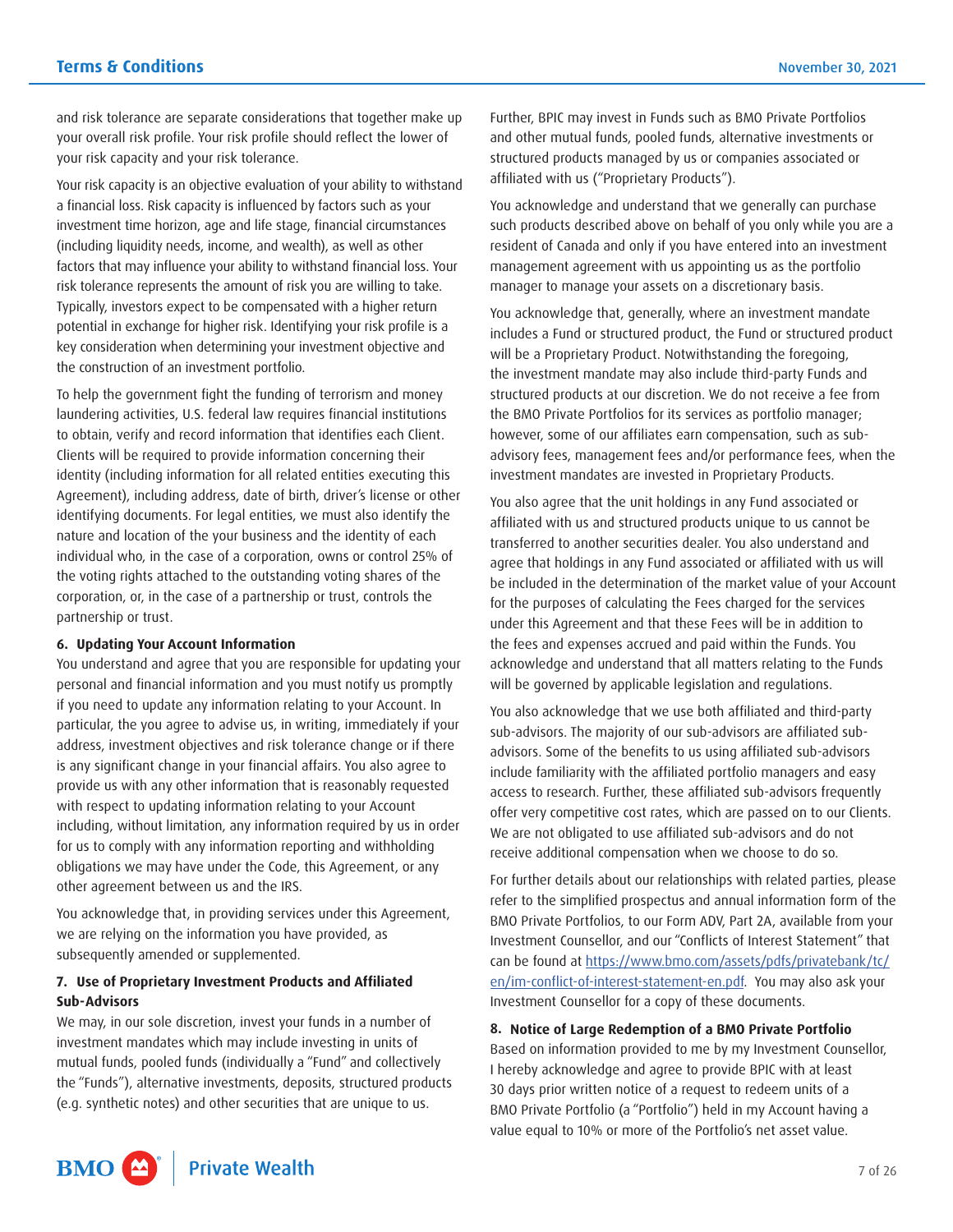#### **9. Investment in Securities of Bank of Montreal**

You authorize and direct us to purchase and sell, on your behalf, Bank of Montreal common shares, preferred shares and/or debt securities as we may, in our sole discretion, determine in accordance with your IPS.

You understand and acknowledge that Bank of Montreal is a related and connected issuer to us. For further details about our relationship with the Bank of Montreal, please refer to our "Conflicts of Interest Statement" that can be found at [https://www.bmo.com/assets/pdfs/](https://www.bmo.com/assets/pdfs/privatebank/tc/en/im-conflict-of-interest-statement-en.pdf) [privatebank/tc/en/im-conflict-of-interest-statement-en.pdf](https://www.bmo.com/assets/pdfs/privatebank/tc/en/im-conflict-of-interest-statement-en.pdf). You may also ask your Investment Counsellor for a copy of this document.

#### **10. Your Residency Information**

 and as a result we may be required to close your Account. If your If you move outside of the United States or Canada for any length of time, we may not be allowed to provide discretionary investment services to you or our ability to provide such services may be limited, country of residence changes, you must advise us immediately; you will be responsible for any withholding taxes that arise and you agree to close your Account if we require you to do so.

#### **11. Short-Term Trading**

You understand that in the event you direct the liquidation of securities and such instructions result in short-term trading (e.g. units of an investment fund held in the account are sold or switched within 30 days of depositing funds into the account), the manager of an investment fund may charge a fee in accordance with the provisions set out in the applicable prospectus. We will pass on such short-term trading fees to you.

#### **12. Brochure, Relationship Summary and Privacy Notice**

We represent that we are a registered investment adviser under the Investment Advisers Act of 1940. You acknowledge receipt of our current Client disclosure brochure, Form ADV, Part 2A, and our current client relationship summary, Form ADV Part 3 (Form CRS). These documents contain important disclosures about us. Clients who are individuals also acknowledge receipt of our privacy notice, in compliance with the U.S. Securities and Exchange Commission's Regulation S-P (Privacy of Consumer Financial Information).

#### **13. Our Authority as the Portfolio Manager**

You authorize us to manage all or any part of your Account, including without limiting the generality of the foregoing to carry out the following:

 a) to purchase, sell, exchange, convert and otherwise trade in or restrictions for your Account, on your behalf and at your risk and deal with any security (including any "in-specie" transactions, being transactions that maintain the security in current form and do not convert to cash) in accordance with our fee schedule ("Fee Schedule") and the investment objectives and investment in so doing place orders with securities dealers and execute and deliver such documents, including subscription agreements,

instruments of transfer and conveyance, as we consider necessary or advisable to carry out and give effect to the terms of this Agreement;

- b) to instruct BMO Trust Company to act as custodian ("BMTC" or "Custodian") to deliver securities in your Account that are sold, exchanged or otherwise disposed of and to pay cash for securities acquired upon delivery thereof to the Custodian;
- c) to give instructions to the Custodian, consistent with the normal procedures and the timeliness requirements of the Custodian;
- d) to consult with legal counsel about any question which may arise about our duties under this Agreement and to engage such agents and advisors as we require from time to time;
- e) to exercise at our discretion, unless otherwise required by law, all voting and other rights in securities, including securities issued by us or our associated or affiliated companies. For greater certainty, we may determine not to exercise our discretion (absent any specific direction from the Client) to vote in respect of any securities, including securities issued by us, or our associated or affiliated companies, or securities of Funds managed by companies affiliated or associated with us;
- f) to retain sub-advisors as we deem appropriate, including our affiliates, to provide investment advisory services with respect to your Account, provided that we will at all times be responsible for the provision of such services as if such services had been provided solely by us;
- g) to hold any cash for your Account on deposit in an interest bearing account with the Custodian or any of its affiliates;
- behalf, relating to securities held in your Account, all as we may h) to perform all acts necessary to enter into and participate in class action lawsuits and settlements to class action lawsuits on your determine, in our sole discretion;
- i) to commingle cash held for and on behalf of your Account with cash held for and on behalf of other accounts we manage, from time to time; and
- j) generally to perform any other act necessary to enable us to carry out our obligations under this Agreement.

#### **14. Our Authority as Exempt Market Dealer**

 objectives for your Account which are traded pursuant to exemptions You authorize us, for and on behalf of you and only with respect to your Account, to act as a dealer on your behalf with respect to the purchase and sale of securities in accordance with the investment from the prospectus requirements.

#### **15. Insiders**

You must notify us promptly, in writing, if you or any of your associates is an "insider" (as those terms are defined by applicable securities legislation of any issuer whose securities may be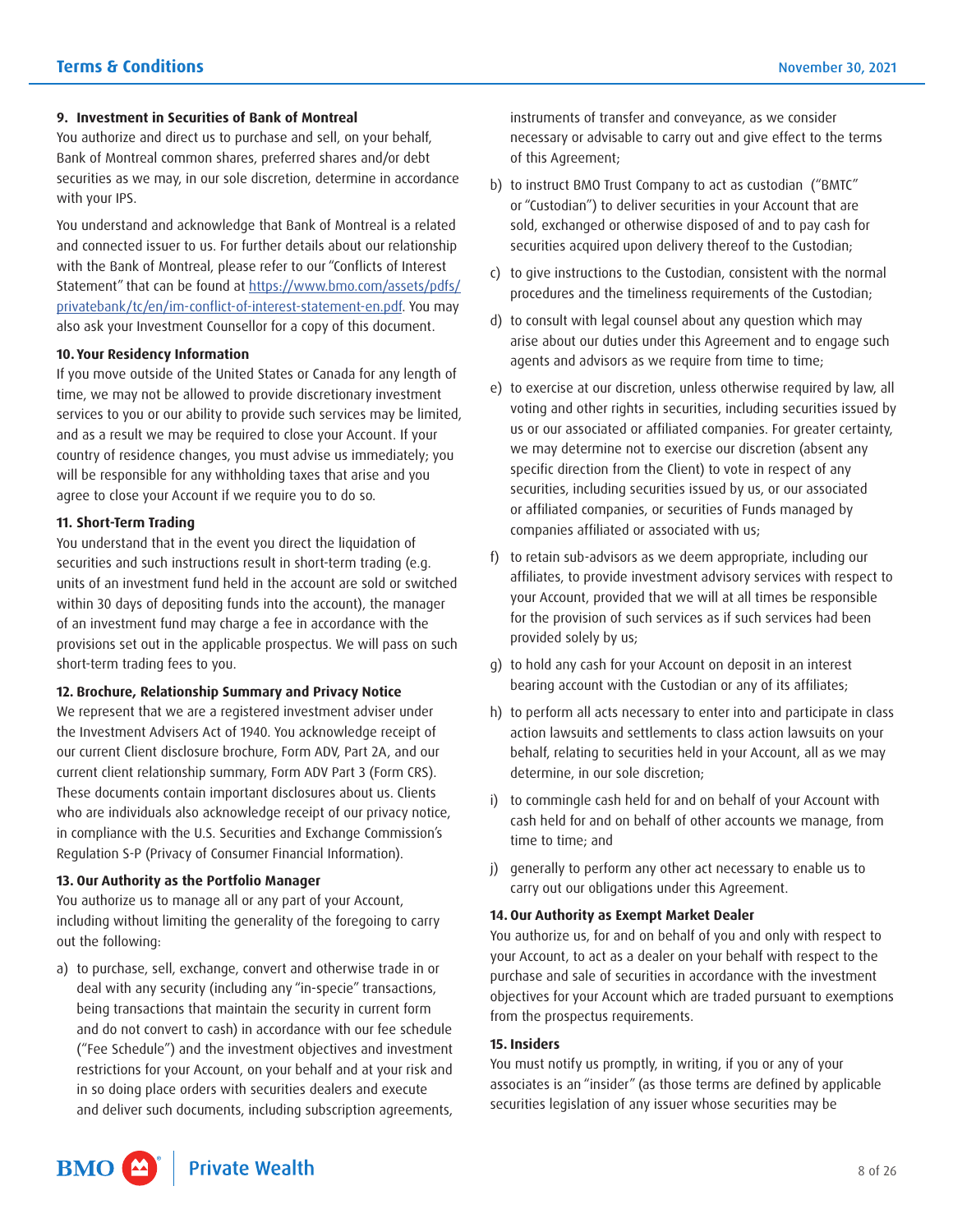purchased for your Account or if you (alone or in combination with others) hold a sufficient number of securities of an issuer to materially affect control of the issuer (including holding of 10% or more of the outstanding voting securities of the issuer). You remain solely responsible for completing all regulatory filings related to all transactions involving securities related to the Issuer named in your Account, including any other reporting obligations such as large position reporting.

#### **16. Conflicts of Interest**

A conflict of interest may arise where (i) our interests and your interests are inconsistent or different; (ii) you may perceive that we are influenced to put our interests ahead of your interests, or (iii) monetary or non-monetary benefits available to us, or potential negative consequences for us, may affect the trust you have in us.

We have adopted policies and procedures to identify and address the handling of material conflicts of interest. We address existing or reasonably foreseeable material conflicts of interest with you in your best interest. If a conflict cannot be so addressed, it is avoided.

More information about our material conflicts of interest is set out in our BPIC Conflicts of Interest Statement, which is provided to you on account opening. The current version of this Statement will be available on our website at [https://www.bmo.com/assets/pdfs/](https://www.bmo.com/assets/pdfs/privatebank/tc/en/im-conflict-of-interest-statement-en.pdf) [privatebank/tc/en/im-conflict-of-interest-statement-en.pdf](https://www.bmo.com/assets/pdfs/privatebank/tc/en/im-conflict-of-interest-statement-en.pdf). Please ask your Investment Counsellor if you have any questions about conflicts of interest and how we address them in your best interest.

#### **17. Fairness Policy**

- a) In allocating investment opportunities among clients, we will seek to ensure that all clients are dealt with in a fair manner. All accounts receive similar treatment and no accounts are given special preference. Securities are allocated to accounts for which trade orders are initiated. In situations where purchases or sales of securities are pooled or blocked for multiple client portfolios, partial fills will be allocated on a pro rata basis, considering factors such as cash position, asset mix and policy guidelines. However, if such prorating should result in an inappropriately small portion for the Account, the allotment will be reallocated to another account. No odd lots will be allocated;
- b) The average share price of a block trade, either full or partial fill, is used in the allocation of trades to accounts. Commissions charged are in accordance with our Fee Schedule; and
- c) We select broker-dealers for each trade based on our ability to obtain the "best execution" for our Clients. We consider, among other things, transaction price; size of the order; access to liquidity; certainty, speed and quality of execution; trading characteristics of the security involved; and the broker or dealer's

ability to execute a large trade without moving the market. In some instances, however, you may direct us to place trades through or with a particular broker or dealer and in such cases we may not be able to obtain the best pricing or execution. We use a variety of brokers to carry out transactions on your behalf. In the course of this activity, we may direct trades to associated or affiliated companies. These companies may execute trades as principal or agent, and receive payment for their services. In addition, the fact that these companies are associated with us may provide an incentive for us to favor using such companies for the execution of the Client's transactions.

#### **18. Cross Trades**

You authorize us to effect agency cross-transactions (i.e., transactions for which we or our affiliates act as broker for both you and the other party to the transaction), and collect a commission or other compensation in connection with that trade, in accordance with the procedures described in Section 206(3) and Rule 206(3)-2 of the Investment Advisers Act of 1940, as amended. You acknowledge that, in agency cross-transactions, our affiliates may receive compensation from parties on both sides of the transaction (the amount of which may vary), and we or our affiliates could have a potentially conflicting division of loyalties and responsibilities. You may revoke this authorization to effect agency cross-transactions at any time by written notice to us.

#### **19. Information Reporting and Withholding Tax**

 of your Account under the laws of Canada, the United States or any The Custodian is directed to withhold, pay or otherwise satisfy out of the Account, all withholding taxes payable by you against the assets other country of jurisdiction.

 The Custodian maintains the official record for your Account and delivers, on behalf of the Custodian and us, a joint account statement to you and/or your designated agent. We urge you to carefully review your statements and compare their custodial records with any additional portfolio or performance reports that we may provide to you.

Where required, we and/or the Custodian will also file/report information in accordance with the tax laws of Canada, the United States and/or other countries that we and/or the Custodian deem appropriate.

We have entered into an agreement with the IRS that requires us to report certain identifying information of you and your Account to the Canadian Revenue Agency (CRA) and the CRA will share this information with the IRS. The shared information may include your name, address, United States tax identification number, account number, account balance, and gross proceeds and all income payments made by us to you with respect to your Account.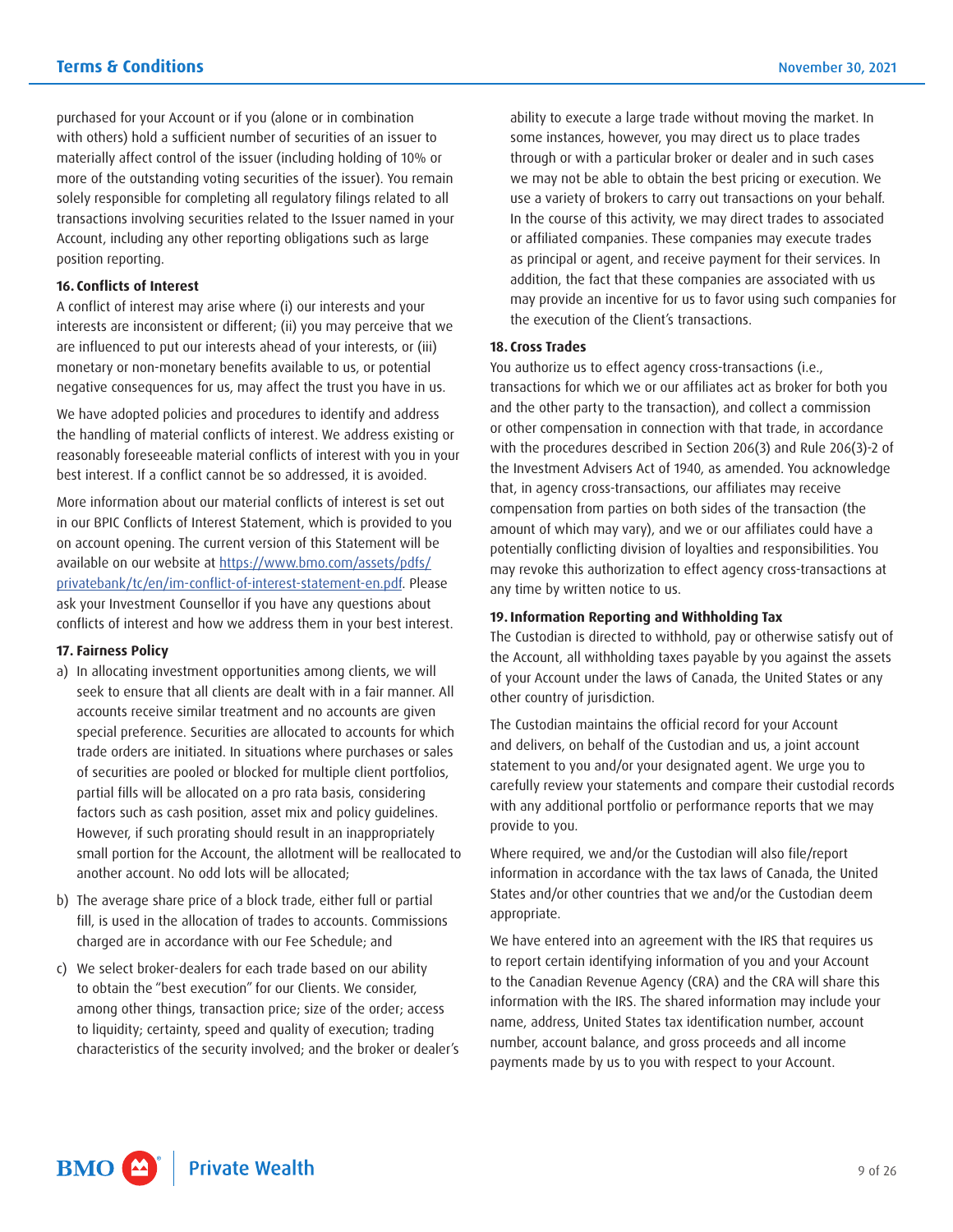#### **20.Standard of Care and Limitation of Liability**

 of the assets of your Account as it uses in respect of its own property We will exercise our powers and discharge our duties honestly, in good faith and in your best interest and in connection therewith, we will exercise the degree of care, diligence and skill that a reasonably prudent portfolio manager would exercise in the circumstances. The Custodian shall exercise the same degree of care in the safekeeping of a similar nature in its custody..

 diminution of the securities of your Account. For greater certainty, BPIC and the Custodian will not be liable in any way for not acting on or the instructions of any authorized third party or where judgment Provided we and the Custodian adhere to the above applicable standard of care, we, the Custodian, our and their officers, directors, employees and agents will not be liable for any loss to or any any specific investment opportunity or opportunities on your behalf. BPIC and the Custodian will not be liable in any circumstances for any indirect, consequential or special damages. You agree to release and indemnify BPIC and/or the Custodian, as applicable, against any liability or claims (including any costs or expenses relating thereto) arising from any matter in respect of which BPIC and/or the Custodian, as applicable, have acted in good faith in reliance on your instructions was exercised honestly in carrying out duties under this Agreement.

We will not be liable for any loss howsoever caused, whether directly or indirectly, resulting from force majeure, government restrictions, exchange or market rulings, the suspension of trading or any other fact which will not have been caused by the direct act or default of BPIC or any director, officer, employee or agent of BPIC.

The U.S. federal and state securities laws impose liabilities under certain circumstances on persons who act in good faith and nothing in this Agreement will waive or limit any rights you may have under such laws.

If you are a corporation, partnership, business trust, or other organization, we may rely upon the instructions of the persons authorized to provide instructions for the account in the Account Application approving this Agreement. You may change the authorized persons by furnishing an updated Account Application to us. The change in authorized persons will be effective immediately.

#### **21. Investment Management**

 Know Your Client and Suitability Assessments. Additional information We will manage the cash and securities in your Account during the term of this Agreement in accordance with the investment objectives, the investment restrictions and practices relating to your Account as set out in the IPS and in accordance with applicable law and regulations. The securities in which you are invested will generally be liquid securities and able to be sold readily. Investments in illiquid securities will only be made if the security aligns with on the securities and their terms will be available to you though your

 Investment Counsellor. We generally will not invest your Account directly in derivatives, although derivatives may be held by Funds in which you are invested.

For further details, please refer to Section One, Part A, 1(c).

Although we will diligently pursue your investment objectives, you acknowledge that those objectives are only guidelines for the management of your Account and if those objectives are not achieved, we will not be held liable by you, so long as we manage your Account in accordance with our standard of care set out in this Agreement.

#### **22.No Guarantee of Investment Results**

We make no representation or warranty as to the achievement of performance, yield or appreciation objectives or standards that may be referred to in the IPS and will not have any obligation in that respect. We do not guarantee investment results and you understand that past performance does not necessarily predict future performance.

You acknowledge that:

- a) you are aware of the long-term nature of the investments in your Account and possible losses inherent in the transactions in which we will engage on your behalf and you are financially capable of bearing such losses;
- b) you have not received any written or oral guarantees of performance or representations based upon prior accounts or transactions as an inducement to open or to continue carrying your Account, and that a representative or agent of ours is not authorized to make any such guarantees or representations now or in the future; and
- c) BPIC is a separate legal entity from Bank of Montreal and BMTC. Unless we advise you otherwise, all securities purchased for your portfolio are purchased by or through us and are not insured by any government deposit insurer such as Canada Deposit Insurance Corporation (CDIC), Federal Deposit Insurance Corporation (FDIC), are not guaranteed by BPIC, Bank of Montreal, BMTC or any of their affiliates, and may fluctuate in value. In addition, any CDIC eligible guaranteed investment certificates (GICs) held in your Account have no individual CDIC insurance coverage. GICs issued by provincial credit unions may be eligible for provincial deposit insurance coverage in some provinces, subject to the conditions and limits of the applicable provincial coverage. Please consult with your Investment Counsellor for further information.

#### **23. Cash Balances**

Cash balances in your Account may be held in an interest bearing account with BPIC or the Custodian and the Custodian will not be accountable for any profit earned thereon over and above the interest earned on the cash balances.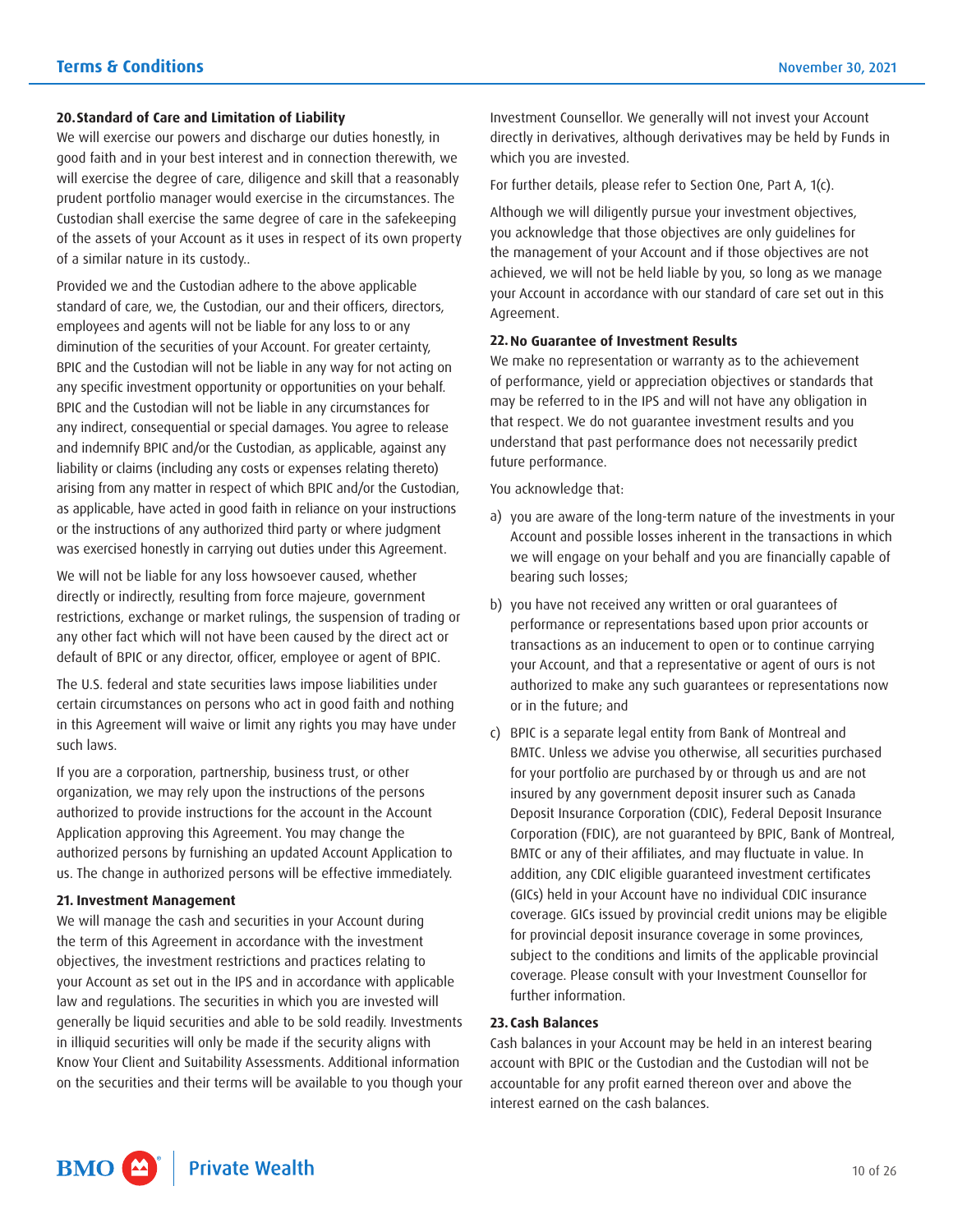#### **24.Leverage Disclosure**

Using borrowed funds to finance the purchase of securities involves greater risk than a purchase using cash resources only. Should you borrow funds to purchase securities, your responsibility to repay the loan remains the same even if the value of the securities purchased declines. We do not lend cash to clients.

#### **25. Fees**

 and the Custodian in accordance with the Fee Schedule for your the assets of your Account unless such sums are first paid by you. In consideration of the services provided, you will compensate us Account as published from time to time, or such other amounts as may from time to time be agreed upon in writing. Any new or increase to the management fee set out in the Fee Schedule will become effective upon at least 60 days' prior written notice to you. And other changes to the Fee Schedule will become effective as set out in a written notice to you. Such compensation, disbursements and all expenses incurred under this Agreement, will be paid out of

 Your Account may hold mutual funds or other securities that pay when you moved your Account holdings to us. Mutual funds or other a trailing commission. Generally, we do not invest clients into securities with trailing commissions. Any securities with trailing commissions in your account would have been transferred to us securities that pay trailing commissions that are transferred into your Account are excluded from our fee calculation. Our business practice is to divest these securities as soon as possible, but may retain certain securities for a longer period due to early redemption penalties or specific tax considerations. We do not charge an investment management fee in addition to trailing commissions we may receive.

#### **26.Joint Accounts**

If your Account is a joint account, each client having an interest in the joint account will be called a "Joint Account Holder" for the purpose of this Section.

 Account Holder without prior approval from or notice to any other they will not necessarily create a community property Account. Joint Tenants with Right of Survivorship: Each Joint Account Holder acts as the agent of each other Joint Account Holder. Each Joint Account Holder authorizes the other Joint Account Holder to operate the Account without the consent or approval of any other Joint Account Holder. We may act on the instruction of any Joint Account Holder without liability to any other Joint Account Holder. We also may act on the instruction of the attorney-in-fact for any Joint Joint Account Holder. Each Joint Account Holder owns the sums on deposit in the Account, regardless of the amount of his or her contribution. When a married couple selects a joint tenancy Account, Consult your legal advisor regarding creation of a community property Account. This type of Account ownership does not create a tenancy by the entirety. You agree to notify us of the death of

any Joint Account Holder. At our option, we may request certain documents upon notification of the death of any of the Joint Account Holder before the Account titling can be updated or the funds in the Account can be released.

Tenants in Common: If the Joint Account Holders have elected to hold their account as tenants in common, each Joint Account Holder declares his/her interest in the account is held as a tenant in common without rights of survivorship. In the event of death of either applicant, the deceased's portion of assets in the joint account passes to his or her beneficiaries in accordance with his or her will or under intestacy and does not pass to the surviving Joint Account Holder(s). The interest of the Tenants in Common Joint Account Holders in the account is deemed to be equal unless otherwise specified by all Joint Account Holders or their authorized representatives in writing and received by BPIC.In addition to the other provisions of this Agreement the Joint Account Holders agree that the assets of the joint account, held either as joint tenants with right of survivorship or tenants in common, and the instructions relating to the joint account will be handled as follows:

- a) BPIC and the Custodian may accept any instructions regarding the joint account, including withdrawal and payment orders, from any one of the Joint Account Holders without requiring the authorization or consent of the other Joint Account Holders, subject to any contrary instructions received in writing and executed by all Joint Account Holders;
- b) the Custodian may credit the joint Account with the proceeds of any cheque or other instrument payable to any one or more of the Joint Account Holders;
- c) Joint Account Holders are responsible individually and together for all liabilities respecting the joint account including payment of fees, charges and if applicable, Overdraft charges; and
- d) each Joint Account Holder jointly and severally agrees to indemnify and hold BPIC and its employees, officers, directors, agents and nominees harmless from any loss, liability or expense resulting from BPIC acting in accordance with the above authority. Without in any way limiting the authority granted, BPIC is authorized, in its absolute discretion to require joint action by all of the Joint Account Holders of a joint account with respect to any matter concerning such joint accounts including but not limited to the giving or cancellation of orders and the withdrawal of monies, securities or other property.

#### **27. Termination**

Either party may terminate this Agreement at any time by providing written notice to the other party as described in this Agreement. The termination will be effective:

 a) if you terminate the agreement, the date you give notice or you are deemed to have given notice;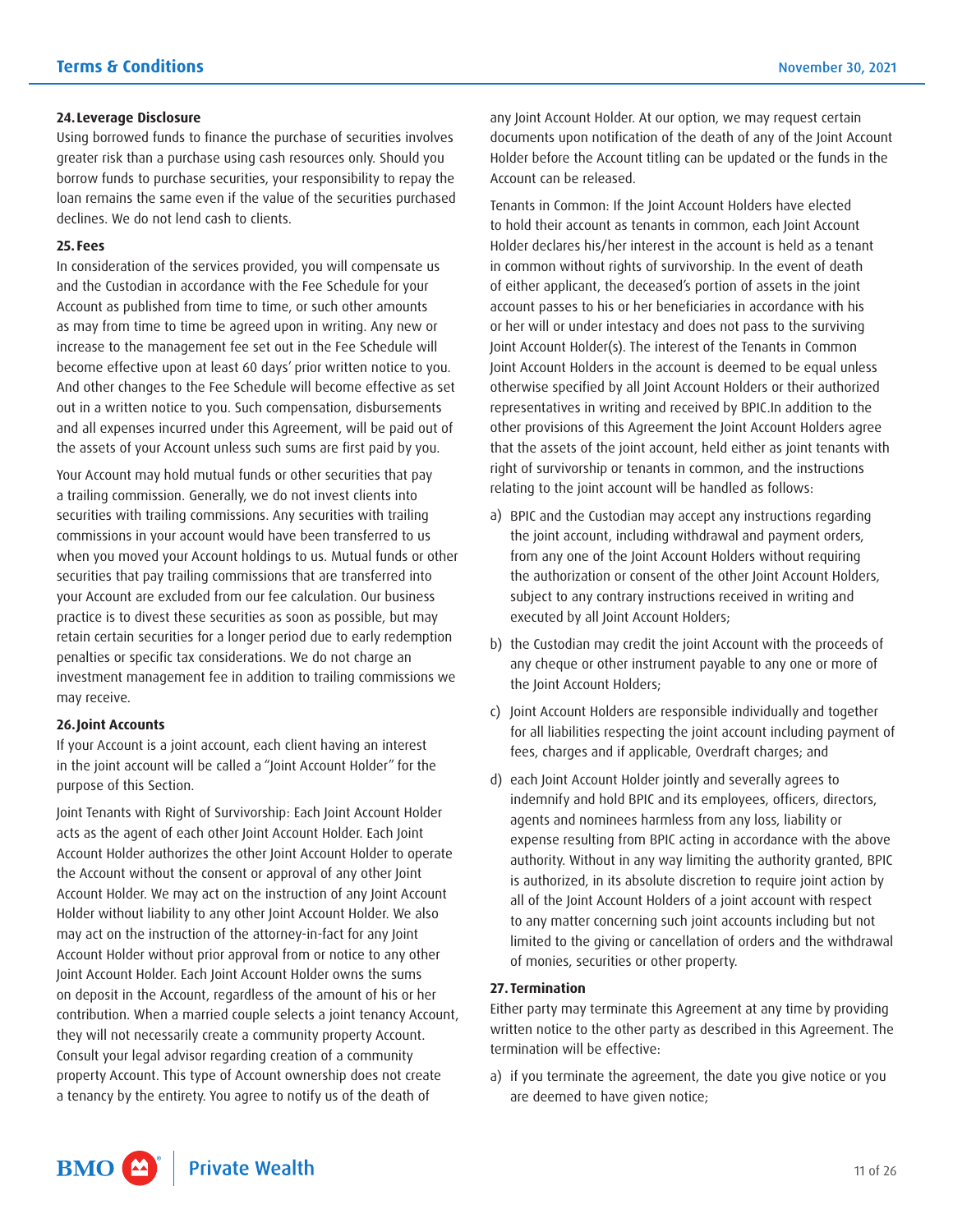b) if we or the custodian terminates the agreement, at any time upon 30 days' written notice to you.

 In the event of termination, all property held for your Account will be made available to the Custodian or its agents for delivery to you, or to such successor Custodian that you designate in the notice of termination. Generally, our Proprietary Products: cannot be transferred in-kind but must be liquidated to cash; are not registered for sale to U.S. resident Clients; for any U.S. residents invested in these assets, these would have been purchased while they were residing in Canada. The Custodian will not be required to make delivery until full payment is made to us of all fees, costs and expenses arising out of or in connection herewith, including any costs or expenses arising out of such delivery. If any property remains with the Custodian 30 days after termination (by reason of your failure to take delivery of the property or otherwise to make arrangements for its disposition), the Custodian is authorized to dispatch the property to you at your last known address by registered mail or other secured means, and upon such mailing, the Custodian will have no further responsibility for the property.

#### **28.Referral Fee**

This disclosure is being provided to you in order to address any potential conflicts of interest as a result of the fact that the Referring Entity (defined below) may receive a fee for referring you to a Receiving Entity (defined below). The prospect of the receipt, or the actual receipt of compensation for referrals may provide the Referring Entity or its employees to favor sales of products for which they can receive compensation for making referrals. You may wish to take referral arrangements into consideration in evaluating recommendations made by the referring registrant.

We have entered into referral agreements with certain other members of BMO Financial Group, specifically, BMO Nesbitt Burns Inc., BMO Estate Insurance Advisory Services Inc. (formerly, BMO Nesbitt Burns Financial Services Inc.), Bank of Montreal, BMO InvestorLine Inc. and BMTC (the "Referral Agreements").

The purpose of these Referral Agreements is to facilitate referrals of Clients to other members of BMO Financial Group to better serve Clients and prospective Clients. Each entity (a "Referring Entity") which successfully refers Clients (each a "Referred Client") to another entity which is a party to the Referral Agreement (a "Receiving Entity") may receive a referral fee from the Receiving Entity. A portion of this referral fee may be paid to the individual employee of the Referring Entity (the "Referring Employee"). Alternatively, there may also be situations where the Referring Employee is compensated, directly or indirectly, by the Referring Entity for referring a Client of the Referring Entity to a Receiving Entity.

Clients of BPIC and BMO Financial Group do not pay any additional charges and fees in connection with such referrals. More details of these potential referral fees are outlined in the chart starting on page 19.

All activity requiring registration under securities laws and regulations will be performed by an entity with an appropriate registration under applicable securities laws.

For additional information about referrals, please consult with your Investment Counsellor.

Acknowledgements:

You acknowledge receipt and understanding of the above referral disclosure, and further confirm your understanding and agree with the Referring Entity and the Receiving Entity that:

- information to identify you or qualify you for products and a) We (or, if we are not the Referring Entity, the Referring Entity) may disclose Information about you to the Receiving Entity in order to make the referral and allow for the ongoing administration of the referral. The word "Information" means financial and financially-related information about you, including services, or information needed for regulatory requirements.
- b) All activity requiring registration resulting from the Referral Agreements will be provided by the Receiving Entity or outsourced to a party duly licensed or registered to carry on such activity. It is illegal for any party to the Referral Agreement to effect trades, advise in respect of certain securities or engage in investment fund management if it is not duly licensed or registered under applicable securities legislation as a brokerdealer or investment advisor.
- c) The Referring Entity does not have authority to make any commitments for or on behalf of the Receiving Entity; you will deal directly with the Receiving Entity in respect of any products or services the Receiving Entity may provide to you.
- d) The Referring Entity and its employees and officers are not and will not be deemed to be agents, employees or representatives of the Receiving Entity, and the Receiving Entity is not responsible for any acts, omissions, statements or negligence of the Referring Entity or any employee or officer of the Referring Entity.
- e) Referral Fees are paid by the Receiving Entity and may change from time to time.
- f) You are under no obligation to purchase any product or service of the Receiving Entity. The Client will receive specific disclosures in writing before BPIC opens the referred Client's account, including among other things, the name of each party to the referral agreement, the terms of the referral arrangement and any associated conflicts of interested generated by the referral arrangement.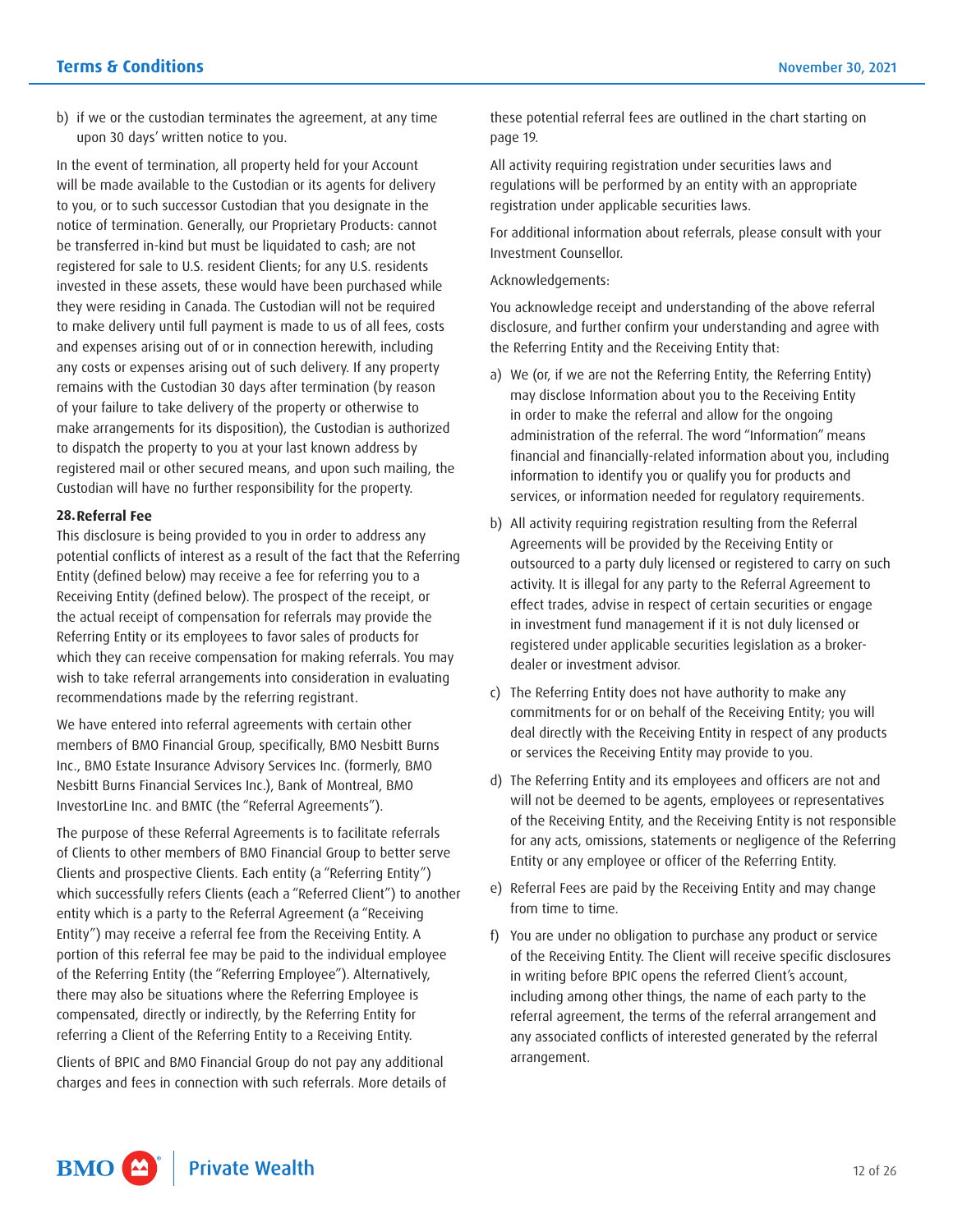g) A referral fee may also be paid if a referral arrangement is entered into between us and a person or entity outside of BMO Financial Group. As with referral arrangements between us and another member of BMO Financial Group, details of these referral arrangements, including the manner in which the referral fee for referral services is calculated and the party to whom it is paid, will be provided to referred Clients.

#### **29.Class Action Claims**

We will, in our sole discretion, determine what role we will take in any legal proceedings affecting any securities held in your Account.

BPIC has engaged Broadridge Investor Communication Solutions, Inc. ("Broadridge") to file claims on your behalf in certain securities class action lawsuits and disgorgements ordered by Canadian or U.S. regulators identified by Broadridge ("Class Action Service"). It is intended that the Class Action Service will commence in January 2022. You will be automatically enrolled in this Class Action Service once it commences or the date on which you opened your Account, whichever is later. Broadridge's fee for this service is a contingency fee of 10% of any of the class action recoveries you receive through the Class Action Service, which fee will be deducted from any recoveries that are credited to your Account. We will not charge you our own fee, and do not receive any direct fee from Broadridge, with respect to the Class Action Service with Broadridge. If you wish for your Account to be removed from the Class Action Service, please speak with your Investment Counsellor.

Prior to the commencement of the Class Action Service, and for any eligible class actions not part of the Class Action Service, or in the event that BPIC's engagement with Broadridge is terminated, we may, in our sole discretion process class action claims on your behalf or may enlist another company or firm to exercise such discretion (a "Third Party").

The actions in the Class Action Service shall be limited to "optout" cases and eligibility to participate in the class is based solely on sales and purchases of securities in your Account. Under the Class Action Service, claims will only be filed once a court or administrative order has been issued that sets forth a claim filing deadline. An "opt-out" case means all eligible security holders are automatically considered to be part of the class and if an individual does not wish to be part of the class action lawsuit, they must actively opt-out of the class. The Class Action Service will only cover those securities that were purchased while you were a client of BPIC. It will not include securities that you purchased other than through BPIC. For the avoidance of doubt, the Class Action Service does not include any lawsuit which requires prospective class members to provide additional evidence of eligibility other than purchases and sales of the applicable security, including but not limited to evidence of actual or individual reliance on allegedly fraudulent or misleading statements. The Class Action Service shall not include consumer class action settlements or bankruptcies and, generally, class actions

that do not involve publicly traded securities or "opt-in" cases, being those cases where a person must provide express consent ("opt-in") to be part of the class.

 at any time you wish to know your participation or status of any With "opt-out" class actions, all class members are bound by the outcome of the class action unless a member actively opt-outs. This means that class members who do not opt-out may not bring individual cases. Therefore, for all claims filed on your behalf, either pursuant to the Class Action Service or by BPIC or a Third Party, you acknowledge and agree that you will be bound by, and subject to, the terms of all forms and releases that may be entered into for settlements in which a claim is filed on your behalf, and may not bring your own individual case. You will not be notified of each action in which you are enrolled under the Class Action Service; if actions, please speak with your Investment Counsellor.

The receipt of any settlement amounts may subject you to tax on such amounts, including in foreign jurisdictions. There may be tax implications to receiving settlement proceeds. You are responsible for any tax liabilities (including any tax filing obligations) associated with participation in the Class Action Service. You may not receive a tax receipt in connection with settlement proceeds that are deposited into one of your registered plans (registered savings plans, retirement income funds and/or tax-free savings accounts). If you require tax advice, please contact your personal tax advisor. For avoidance of doubt, you acknowledge that BPIC cannot and shall not provide legal, tax or other professional advice to you or any other party in respect to any class action. You shall seek and obtain your own legal, accounting and other professional advice as you shall see fit, independent of BPIC.

In connection with any claims processing, claims administrators require BPIC (or Broadridge or a Third Party) to provide all necessary information in its possession regarding class actions. This information will include your name, address, securities holding, trade information and, in certain cases, social insurance number. As part of the Class Action Service, Broadridge has agreed to maintain your personal information in a confidential manner and not use the information other than for the purpose of processing claims.

 Notwithstanding the above, neither we nor Broadridge, nor any Third your Account being closed, and the settlement funds received after Party, will process any class action or disgorgement claims on your behalf or take any action whatsoever with respect to class actions or disgorgements if your Account is closed. Accordingly, you have an obligation to keep track of class actions and disgorgements in the event that your Account is closed. If a claim was processed prior to the Account is closed, a cheque will be mailed to your last known address provided to BPIC.

BPIC may terminate its engagement with Broadridge in its sole discretion; if so terminated BPIC will retain the right, in its sole discretion, to determine what role it will take in any legal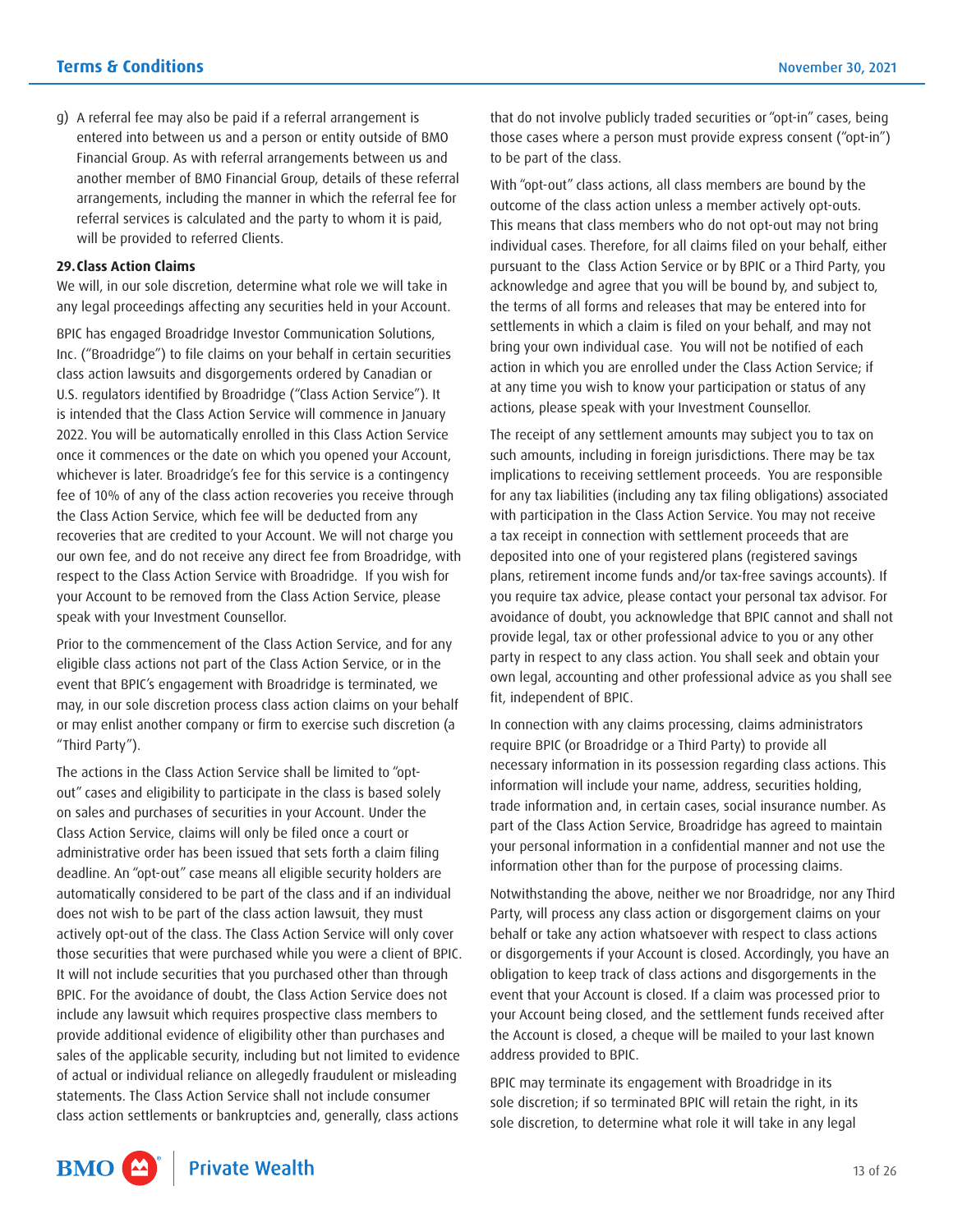proceedings affecting any securities held in your Account. It is not our current practice to take the role of lead plaintiff on class actions, but we may in our sole discretion decide to do so in the future.

For any class action claim that we handle outside of the Class Action Service, we may charge you a reasonable fee for the filing of each class action claim, which, if applicable, will be charged quarterly. We may choose not to file a class action claim on your behalf, including in instances where we believe that the proceeds of settlement of a class action claim may not cover the filing fee.

#### **30.Communication with Beneficial Owners of Securities of a Reporting Issuer**

A non-registered security holder of a corporation or other issuer has the same right as a registered security holder to vote at annual and special meetings of that issuer. Most common shares carry this privilege as do preferred shares in certain circumstances.

 As the securities in your Account are held in safe custody by This voting right is provided to registered security holders in securities and corporate legislation and carries with it the right to receive such materials as notices of meetings, information circulars, and proxies from the issuers of the securities (the "Issuers"). You are also entitled to receive the issuer's audited financial statements. the Custodian and not registered in your name, under Canadian securities laws relating to communications with beneficial owners of securities, we may provide material directly to you or may, unless you object, provide the issuer with your name, address, email address, and extent of security ownership so that the Issuer can provide material directly to you.

 Depending on the Securities in your Account, other laws, including the European Union Shareholder Rights Directive II, may require us to disclose your personal information (such as your name and contact information), and your account information to issuers and regulators, and to send you information about the issuers. We will have no liability to you for actions taken, or not taken, by us or our agents in good faith and intended to comply with any provisions of applicable law.

 in your Account. Furthermore, you authorize us to disclose your You provide standing instructions waiving delivery and receipt, to the extent possible under applicable law, of material relating to annual or special meetings of security holders, or annual reports and financial statements of the Issuers of securities that you hold name, address and security holdings to the issuer of the Securities or another sender of material required by law to be sent to security holders in order that, at our option, material may be forwarded to you directly from the Issuer or another sender of material. Note, these instructions do not apply to any specific request that you give or may have given separately to a reporting issuer concerning the sending of interim financial reports of the reporting issuer. In addition, in some circumstances, the instructions you give to us will not apply to annual reports or financial statements of an investment fund that are not part of proxy-related materials. An investment fund is also entitled to obtain specific instructions from you on whether you wish to receive its annual report or financial statements, and where you provide specific instructions, the instructions you provide to us with respect to financial statements in this section will not apply. Your standing instructions and authorizations in this section will continue to be followed until you advise us in writing by contacting your Investment Counsellor, that you would like to change such instructions and/or authorizations. For more information regarding the rights of a non-registered security holder and how to select one of the options stated above, please contact your Investment Counsellor.

#### **31. Materials Related to the Purchase or Sale of Securities**

 In connection with any purchase or sale of securities for your Account, you direct us to:

- a) deliver the trade confirmation to the Investment Counsellor designated by us; and
- b) if the purchase of the security is in connection with a distribution, deliver the prospectus, fund facts, ETF facts, or other document prescribed by applicable law to the Investment Counsellor designated by us.

#### **32.Proxy**

 enlist another company which can include an affiliated company proxy voting policy designed to reasonably ensure that its proxy like to direct their vote in a particular solicitation, you may do so by We may, in our sole discretion, exercise the right to vote a proxy or to vote the proxy in respect of securities. We have established a voting responsibilities are in compliance with applicable laws and regulations and in the best interests of security holders. If you would submitting their specific request in writing and sending it directly to their Investment Counsellor.

Any proxy vote that pertains to Bank of Montreal or its affiliates shall represent the business judgment of the proxy voter, uninfluenced by considerations other than the best interests of BPIC clients in accordance with BPIC's policies and procedures.

Clients or prospective clients may request a copy of BPIC's Proxy Voting Policy or learn how proxies were voted in respect of their account by contacting their Investment Counsellor.

#### **33. Communications**

 by you or your duly authorized agent and may be given by prepaid Any notice or communication required or permitted to be given by you under this Agreement must be given in writing, signed either mail or be hand-delivered to your Investment Counsellor. We are also authorized to act on instructions received by telephone, email or facsimile (telecopy/fax) transmission (a "Message" or "Messages") subject to the terms of the Verbal/Facsimile Message Agreement for Individuals and Entities in Section Two, Part A.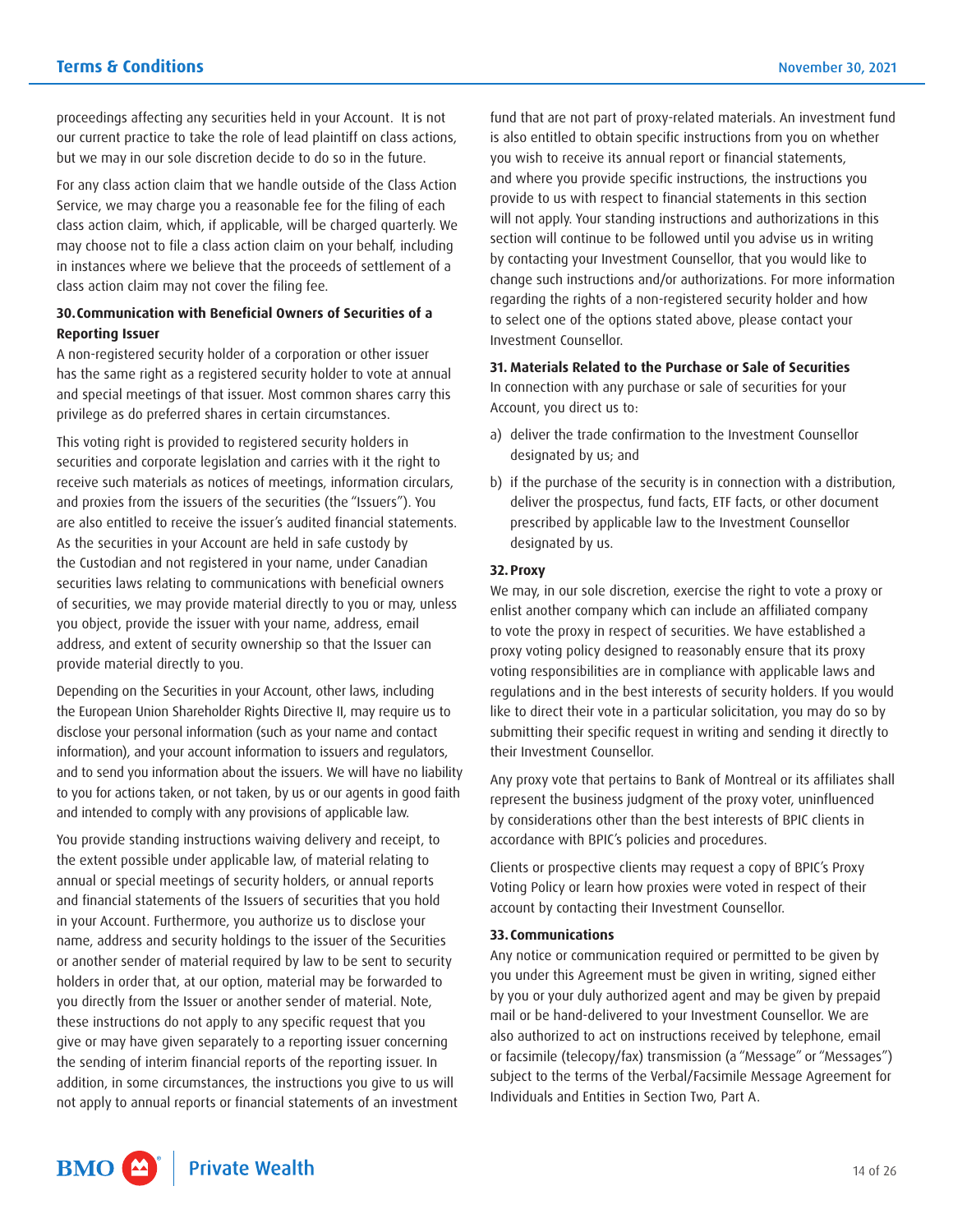Any communication from us to you:

- a) if mailed by prepaid mail, will be deemed to have been received on the third business day after the date that was post-marked upon it, whether or not you actually received them, or
- b) if sent by facsimile or other means of electronic communication, will be deemed to have been received on the day sent where such day is a business day or the following business day if such day is not a business day, whether or not you actually received them, or
- c) if delivered by hand, will be deemed to have been received at the time it is delivered whether or not you actually received them.

Any communication sent to us will be effective, and treated as having been given to and received by us, only upon actual receipt by us. This section will govern notice of change of address. It is your responsibility to keep your personal information up to date. All communication will be sent to the last known address on file for you.

If you are a corporation, the corporation will deliver to us a certificate of incumbency containing the name, title and original signature of each authorized signatory of the corporation and will keep us and the Custodian informed as to any changes.

Bank of Montreal, BMTC and BPIC will be fully protected in acting upon any instruction, instrument, certificate, or paper transmitted by telephone, email, facsimile, or any other electronic device believed by us to be genuine and to be signed or presented by you and we will be under no duty to make any investigation or inquiry as to any statement contained in any such communication and may accept the same as conclusive evidence of the truth and accuracy of the statements therein contained. You will indemnify and hold us harmless for and from any claims, losses, damages, including costs, charges and expenses relating thereto against us or any of our directors, officers, servants, agents or employees arising from our reliance on any such communication or on the Client's signature on any document or instrument thus transmitted. You acknowledge and agree that this Section, including the indemnity provided by you, will apply to any communication provided to us by an attorney(s) appointed from time to time in respect of your Account, provided that we have been notified of such appointment.

#### **34.Disclosure Statement for New Clients**

We agree to submit to the jurisdiction of the province/territory in Canada, where the BPIC office that services your Account is located, with respect to matters that may arise with your Investment Management Account.

Should you require BPIC's address for service of legal proceedings, the address that should be used is the address of our office in Canada which services the your Account.

#### **35.Risk Disclosure Statement**

 the possibility you may lose money, or that you may not earn a return investments held in your Account and the value of your Account may have a significant impact on your Account and its investments and could also result in fluctuations in the value of your Account. The All investments have some level and type of risk. Simply put, risk is on your investment. Generally, the higher an investment's anticipated return, the greater the risk you must be prepared to take. Underlying fluctuate over short term periods due to market movements and over longer periods during more prolonged market upturns or downturns. In addition to changes in the condition of markets generally, local, regional or global events such as war, acts of terrorism, the spread of infectious illness or other public health issues and recessions could following summarizes the range of potential risks generally associated with investing in our investment strategies. Not all of the risks outlined below apply to all of our strategies.

- a) Alternative Investment Risk: In addition to risks associated with traditional investments, alternative investments (such as private equity, hedge funds and certain real estate investments) may have additional risks, including the risk that the investments may not be sold at an amount that at least approximates the amount at which the security is valued, restrictions on your ability to sell the security (liquidity risk), that market quotations may not be readily available (valuation risk), that valuations may be available on a less frequent basis than those for traditional investments, risks associated with the use of leverage, risks associated with short selling and risks associated with derivatives, as described below. Each investment will have its own investment risks and these risks can vary. For additional information, regarding the specific risks, refer to your investment products' offering documents. These documents are available upon request from your Investment Counsellor.
- b) Asset Allocation Risk: Risk that an investment strategy may not fully participate in the returns of a particular asset class, geography, industry or security if the investment strategy is diversified across multiple asset classes, geographies, industries and/or securities.
- c) Commodity Risk: Changes in the prices of commodities, such as oil and gas, may have an effect on a natural resource company or an income or royalty trust whose business is based on a particular commodity. Prices of commodities are generally cyclical and may experience dramatic fluctuations in short periods of time. Prices of commodities may also be affected by new resource discoveries or changes in government regulations.
- d) Company-Specific Risk: Risks tied to an individual company that affect its ability to meet debt obligations or generate future profits. Examples include loss of competitive advantage, poor use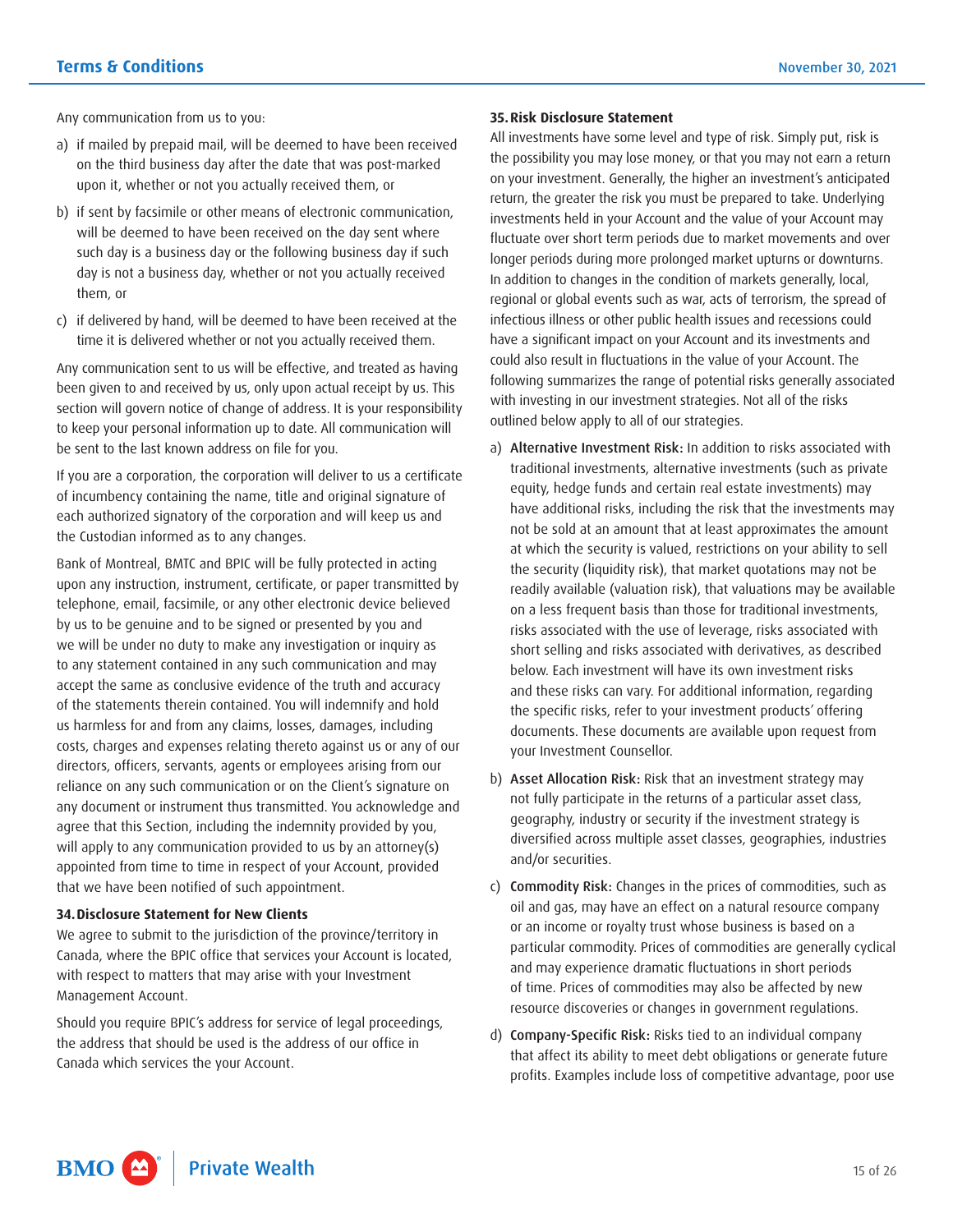of capital and diminishing corporate governance. Such risks could cause fixed income and equity security prices to fall.

- e) Concentration Risk: Investment strategies that are concentrated in a limited number of asset classes, sectors, securities or issuers may be more volatile than those invested across a diversified range of asset classes, sectors, securities or issuers, since the market value fluctuations of those concentrated positions would have a greater impact on the strategy's performance. A greater degree of concentration could also lead to reduced liquidity.
- f) Currency Risk: Risk of lower or negative investment returns due to an adverse fluctuation in the exchange rate of an investment's currency relative to your local currency.
- g) Default and Credit Risk: Investments in money market instruments, bonds and other fixed income investments issued by governments and corporations are affected by the issuing entity's ability and willingness to pay interest or repay principal when it is due. Default risk is the risk that a borrower will fail to meet its debt obligations while credit risk is the risk that a borrower's willingness or ability to meet its debt obligations will diminish. If a designated rating organization determines that an issuer has become less creditworthy, it may decrease the credit rating of the issuer and/or the security of the issuer. A downgrade will likely cause the price of the security to decrease. High Yield securities, those that carry a credit rating below that of investment-grade securities, typically have greater degrees of credit risk. Since these securities have a greater degree of credit risk, adverse economic or company-specific circumstances could impair the ability to sell these securities.
- h) Foreign Investment Risk: The value of a foreign security may be affected by the economic, political and financial environments in the country of the government or the company that issued the security. Issuers of foreign securities are generally not subject to the same degree of regulation as Canadian or U.S. issuers. The reporting, accounting and auditing standards of foreign countries may differ, in some cases significantly, from Canadian or U.S. standards. Strategies that invest in securities of issuers based in countries with developing economies have the potential for greater market, credit, currency, legal, political, and other risks that differ from, or may be greater than, the risks of investing in developed foreign security markets. Some foreign markets have less trading volume, which may make it more difficult to sell an investment or make prices more volatile. Certain countries may also have foreign investment or exchange laws that make it difficult to sell an investment or may impose withholding or other taxes that could reduce the return on the investment. The risks of foreign investments are generally higher in emerging markets.
- i) Indexing Risk: You may be invested in an exchange traded fund ("ETF"). ETF's may involve tracking the performance of an index

by tracking the performance of the investments included in the index. It is unlikely that an ETF will be able to track an index perfectly because each ETF has its own operating and trading costs, which lower returns. Indices do not have these costs.

- j) Inflation Risk: Risk that purchasing power is diminished due to rising inflation. This is prevalent in fixed income markets when inflation rises higher than expected.
- k) Interest Rate Risk: Investments in fixed income securities can move up or down in value as interest rates change. Many fixed income securities—including bonds, mortgages, treasury bills and commercial paper—pay a rate of interest that's fixed when they are issued. Their value tends to move in the opposite direction to interest rate changes. For example, when interest rates rise, the value of an existing bond will fall because the interest rate on that bond is less than the market rate. Equity securities can also be affected by the level of interest rates. For example, as interest rates rise, some equity securities may become relatively less attractive.
- l) Investment Funds Risk: Certain strategies may invest directly in, or obtain exposure to, investment funds as part of their investment strategy. These strategies will be subject to the risks outlined in the offering documents and/or simplified prospectus of the underlying investment funds. If an underlying investment fund suspends its redemptions, you may be unable to redeem such securities. An investment fund may have one or more investors who hold a substantial number of units. The purchase or redemption of a substantial number of units may change the composition of the investment fund's holdings significantly or may force the investment fund to sell investments at unfavorable prices. This can affect an investment fund's performance, as well as the performance of any strategy investing in it. In addition, with respect to money market funds, although many intend to maintain a constant price for their units, there is no assurance they can maintain a constant unit price as the value of their securities may fluctuate under certain conditions, including where interest rates are low or negative.
- m) Legislation Change Risk: There can be no assurance that tax, securities or other laws will not be changed in a manner that adversely affects your investment returns, including the distributions you receive.
- n) Liquidity Risk: Liquidity is a measure of how easy it is to convert an investment into cash. Liquidity risk is not being able to sell an investment in a reasonable amount of time to prevent or minimize a loss. An investment in securities may be less liquid if the securities are not widely traded or if there are restrictions on the ability to sell such securities. Investments with low liquidity can have significant changes in value. Strategies that invest in foreign securities, securities of small companies or securities with substantial market and/or credit risk tend to have the greatest exposure to liquidity risk.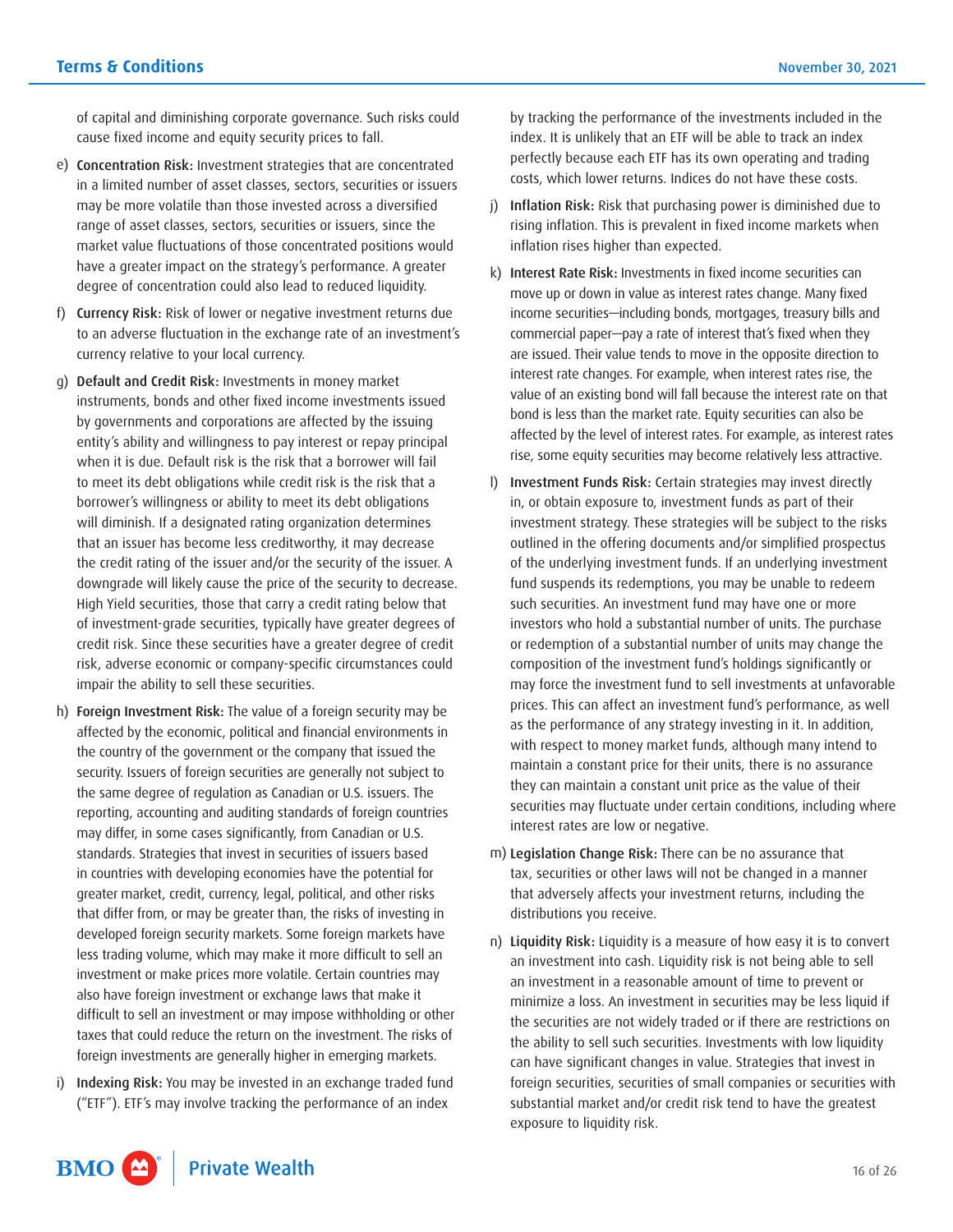- o) Management and Strategy Risk: Risk that a particular investment strategy will not achieve its objective due reasons such as an out-of-favor investment style or the performance of the investment manager does not meet expectations.
- p) Market Risk: The risk that a security's price falls due to adverse circumstances that influence all securities in financial markets. These factors are numerous and include, but are not limited to, economic. sectorial and geo-political factors as well as supply and demand dynamics. A strategy that invests in smaller capitalization companies and/or growth stocks may be more volatile than a strategy that invests in larger capitalization companies and/or value stocks.
- q) Reinvestment Risk: Risk that cash generated from an investment will have to be reinvested at lower rates of return. This is a prevalent in fixed income markets in a decreasing interest rate environment where interest earned must be reinvested at lower rates of return.
- r) Time Horizon Risk: Risk that an investor's time horizon is shortened compared to the time horizon initially anticipated when the investment was made. This could lead to a situation in which an investor is forced to sell securities at a lower price than otherwise expected.

Each investment will have its own investment risks and these risks can vary. For additional information, regarding the specific risks, refer to your investment products' offering documents. These documents are available upon request from your Investment Counsellor.

Derivatives are investments whose value is based on the value of an underlying investment. Derivatives can be useful for hedging against losses associated with currencies, stock markets and interest rates or as a substitute for the underlying assets. Derivatives are associated with certain risks:

- a) there is no assurance that a liquid market will exist to allow you to realize profits or limit losses by closing out a derivative position;
- b) you could experience a loss if the other party to the derivative contract is unable to fulfill its obligations, including in instances where the other party is adversely affected by regulatory or market changes;
- c) derivatives that are traded in foreign markets may offer less liquidity and greater credit risk than comparable instruments traded in Canada;
- d) there is no assurance that a hedging strategy will be effective; and
- e) the price of a derivative may not accurately reflect the value of the underlying security or index.

The statements above do not disclose all of the risks and other important aspects of investing in securities and the use of derivatives in a portfolio.

#### **36.Amendments**

We may amend this Agreement at any time with written notice to the Client. The amendment will take effect at the time stipulated in the notice of such amendment.

#### **37. Language of Agreement and other Documents**

It is the express wish of the parties that this Agreement and any related documents be drawn up and executed in English. Les parties conviennent que la présente convention et tous les documents s'y rattachant soient rédigés et complétés en anglais.

#### **38.Governing Law**

This Agreement will be governed by and construed and enforced in accordance with the laws of the jurisdiction in Canada where the BPIC office that services your Account is located and the federal laws of Canada applicable therein.

#### **39.Authority to Enter into this Agreement**

If you are a trustee or other fiduciary, such trustee or fiduciary represents that the services provided under this Agreement and Application are permitted within the scope of the investments authorized pursuant to the plan, trust and/or applicable law and that the trustee or fiduciary is duly authorized to negotiate the terms of this Agreement and Application and to enter into this Agreement and Application.

If you are a corporation, you are validly existing and are in good standing in the jurisdiction of your organization and the signatory on your behalf represents that the execution and delivery of this Agreement and Application have been duly authorized by appropriate corporate action. You will advise us of any event that might affect this authority or the propriety of this Agreement or Application.

#### **40.Succession, Death, Disability or Incompetency**

This Agreement will continue and pass on to the benefit of and be binding upon the parties and their respective heirs, executors, administrators, liquidators, personal representatives, successors and permitted assigns, as the case may be. This Agreement will continue in full force and effect notwithstanding the Client's death, disability or incompetency, in which case the account will continue to be administered in accordance with the Client's investment objectives, limitations and investment restrictions as set out in the IPS in effect as of the date of the Client's death, disability or incompetency, and elsewhere until such time as BPIC receives instructions from, or this Agreement is terminated by, the Client's authorized estate representative or legal representative. We have the right to refuse to act upon any instructions of the Client's authorized estate representative or legal representative without evidence satisfactory to us regarding the Client's death, disability or incompetency or their authority to act.

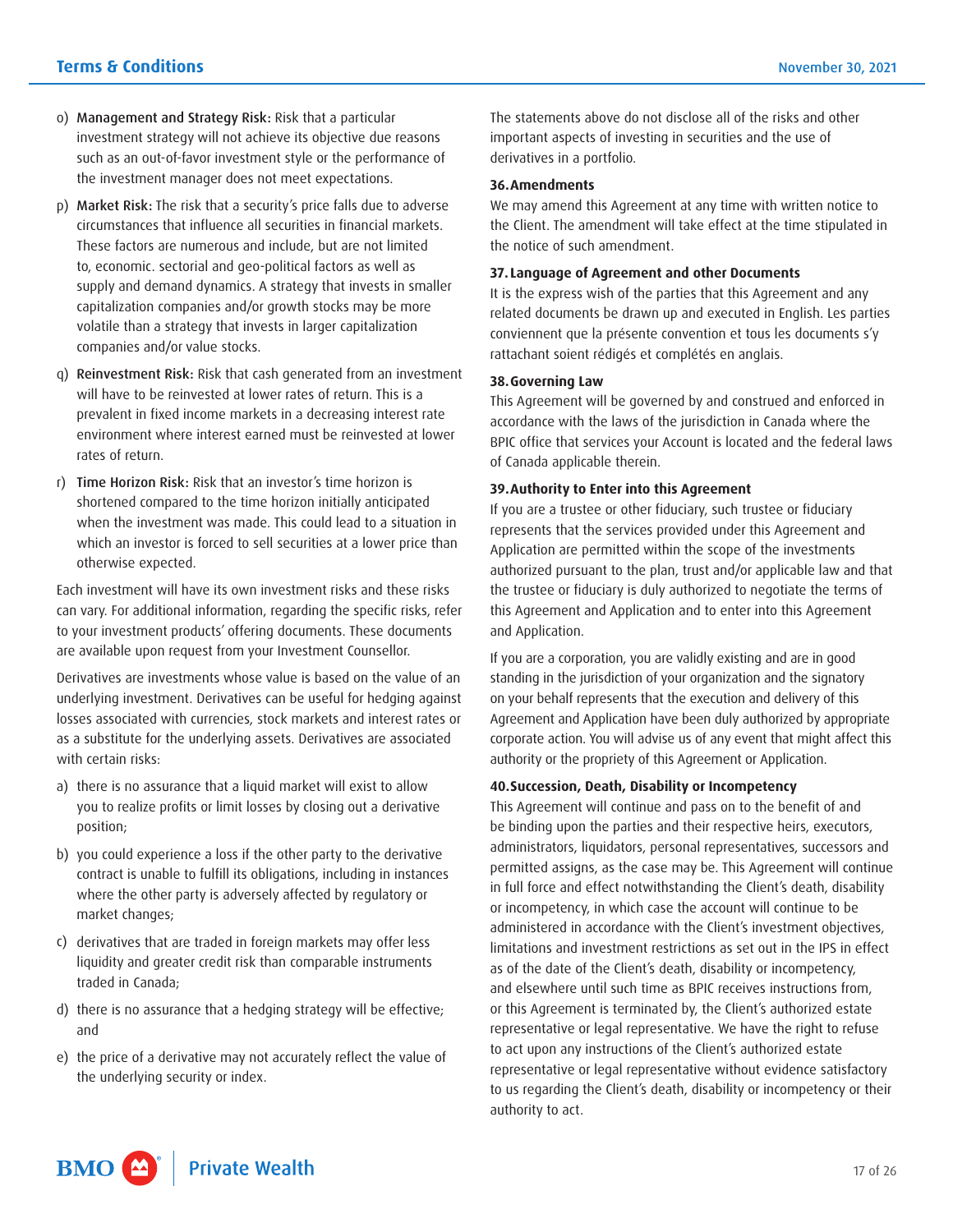#### <span id="page-17-0"></span>**41. Entire Agreement and Severability**

This Agreement constitutes the entire agreement between the parties hereto with respect to matters herein. If any covenant or other provision of this Agreement is invalid, illegal or incapable of being enforced by reason of any rule of law or public policy, all other conditions and provisions of this Agreement will, nevertheless, remain in full force and effect and no covenant or provision will be deemed to be dependent upon any other covenant or provision unless so expressed herein.

#### **42.Assignment**

This Agreement may not be assigned, in whole or in part, by the Bank, Custodian and/or BPIC as applicable without your written consent upon prior notice to you and to any regulatory authority having jurisdiction with respect to such assignment. You may not assign this Agreement to any other party without the written consent of us.

#### **43.Your Personal Information**

BMO Financial Group is committed to respecting and protecting the privacy and confidentiality of your Personal Information and wants to help you understand how we collect, use and share it, including how your information may be shared with BPIC's affiliates and third parties, as required or permitted by law, and your options on limiting certain sharing. Please see our Privacy Code (available from your Investment Counsellor or at [www.bmo.com/privacy\)](https://www.bmo.com/main/about-bmo/privacy-security/our-privacy-code/) for details.

#### **44.Waiver**

Failure to insist upon strict compliance with any of the terms, covenants and conditions in this Agreement will not be deemed a waiver or relinquishment of any similar right or power under this Agreement at any subsequent time or of any other provision of this Agreement.

#### **45.Counterparts**

This Agreement may be executed simultaneously in counterparts, each of which will be deemed an original, but all of which constitute one and the same instrument.

#### **46.Trusted Contact Person and Temporary Holds (for individuals)**

 Contact Person" or "TCP"), so that we may contact your TCP to Canadian securities regulations require us to ask you for the name and contact information for a person that you trust ("Trusted assist us in protecting your financial interests and assets in certain circumstances. We may contact your TCP if we notice signs of financial exploitation or if you exhibit signs of diminished mental capacity which we believe may affect your ability to make financial decisions relating to your account(s). We may also contact your TCP to confirm your contact information if we are unsuccessful in contacting you after repeated attempts, particularly if our failure to contact you is unusual. We may also ask the TCP to confirm the name and contact information of a legal representative such as an

 your TCP's permission to give us this information and your TCP has attorney under a power of attorney. In providing us with the name and contact information of your TCP, you confirm to us that you have agreed to act in this capacity.

If we have a reasonable belief that you are being financially exploited or that you are experiencing diminished mental capacity which may affect your ability to make financial decisions relating to your account(s), we may place a temporary hold on your account or a particular transaction. We will provide you with a verbal or written notice explaining our actions, in addition to contacting your TCP, as above. We will review the facts behind placing the temporary hold on a regular basis to determine whether the temporary hold should continue. We may contact your TCP to discuss our reasons for the temporary hold.

#### **47.Benchmarks**

Benchmarks provide you with a means of measuring your portfolio against a standardized or "benchmark" portfolio over a prescribed period of time. Although a benchmark may be represented by an individual market index (e.g., a broad stock market index such as the S&P/TSX Composite Index), typically a benchmark for a diversified investment portfolio is represented by a blend of market indices. This may be appropriate for portfolios that include different asset classes and/or investments. Please be reminded that past performance is not necessarily an indicator of future performance.

 understand how we build and manage your portfolio to meet your You are encouraged to connect with your Investment Counsellor to short and long-term investment goals. As part of this process, your Investment Counsellor may provide you with information about the most relevant and appropriate benchmark to measure and monitor your portfolio. We do not currently provide benchmark comparisons in our account reporting.

#### **Part B: Conflicts of Interest Statement**

We and our affiliates engage in a wide variety of business activities. For more information about our business activities and our affiliates, please refer to the our Form ADV, Part 2A, available from your Investment Counsellor.

We are a subsidiary of Bank of Montreal and a separate corporation from the Bank. We wish to ensure that our Clients understand the relationship between us and Bank of Montreal and therefore wish you to know that the securities sold by us (unless we inform you otherwise concerning a specific security) are:

- a) not insured by CDIC, FDIC or any other government deposit insurer or agency;
- b) not guaranteed by Bank of Montreal or any other bank; and
- c) subject to fluctuations in market values and may lose value.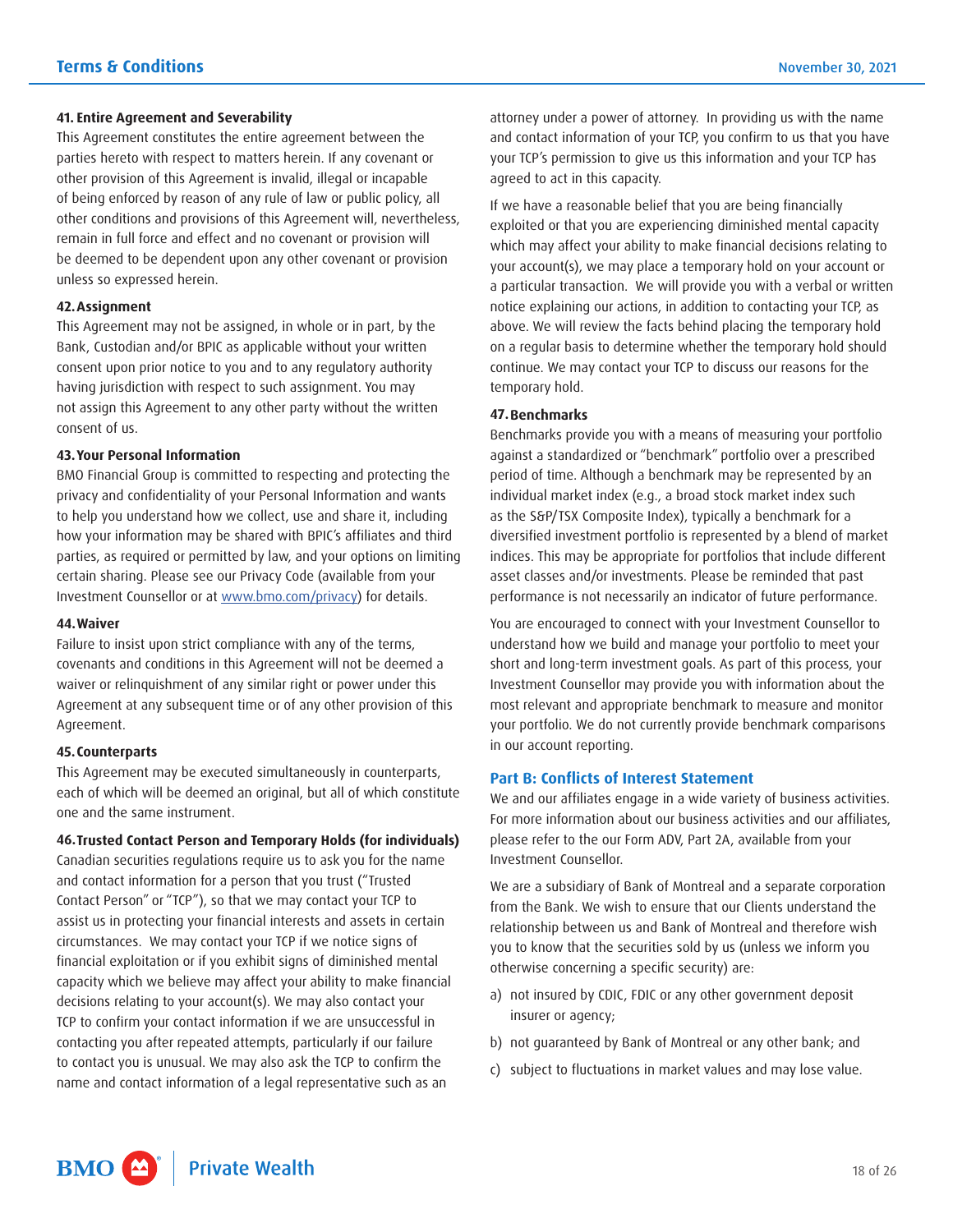| <b>BMO InvestorLine</b><br>Inc. ("BMO<br>InvestorLine")                                                                                                                                                     | <b>BMO Private Investment</b><br>Counsel Inc. ("BPIC")                                                                                                                                                                                                                                                                                                                                                                                                                                                                                                                                                                                                                                                 | <b>BMO Nesbitt</b><br><b>Burns Inc.</b><br>("Nesbitt Burns")                                                                                                                                                                                                                                                                | <b>BMO Trust</b><br>Company ("BMTC")                                                                                | <b>BMO Estate</b><br><b>Insurance Advisory</b><br>Services Inc.<br>("BMO EIASI")<br>(formerly, BMO<br><b>Nesbitt Burns</b><br><b>Financial Services Inc.)</b>                                     | <b>BMO Capital</b><br>Markets <sup>1</sup>                                                                                                                                                                                                                                                                                                                   | <b>Bank of</b><br><b>Montreal</b>                                                                                                                                         |
|-------------------------------------------------------------------------------------------------------------------------------------------------------------------------------------------------------------|--------------------------------------------------------------------------------------------------------------------------------------------------------------------------------------------------------------------------------------------------------------------------------------------------------------------------------------------------------------------------------------------------------------------------------------------------------------------------------------------------------------------------------------------------------------------------------------------------------------------------------------------------------------------------------------------------------|-----------------------------------------------------------------------------------------------------------------------------------------------------------------------------------------------------------------------------------------------------------------------------------------------------------------------------|---------------------------------------------------------------------------------------------------------------------|---------------------------------------------------------------------------------------------------------------------------------------------------------------------------------------------------|--------------------------------------------------------------------------------------------------------------------------------------------------------------------------------------------------------------------------------------------------------------------------------------------------------------------------------------------------------------|---------------------------------------------------------------------------------------------------------------------------------------------------------------------------|
|                                                                                                                                                                                                             | Services Receiving Entity may provide to Referred Client                                                                                                                                                                                                                                                                                                                                                                                                                                                                                                                                                                                                                                               |                                                                                                                                                                                                                                                                                                                             |                                                                                                                     |                                                                                                                                                                                                   |                                                                                                                                                                                                                                                                                                                                                              |                                                                                                                                                                           |
| BMO InvestorLine may<br>provide the following<br>services to a referred<br>Client:<br>· Self-directed/discount<br>brokerage services<br>· Brokerage services                                                | BPIC may provide the following<br>services to a referred Client:<br>· Discretionary portfolio<br>management services<br>· BPIC may engage in exempt<br>market trading in relation to the<br>provision of these services                                                                                                                                                                                                                                                                                                                                                                                                                                                                                | Nesbitt Burns may provide<br>the following services to a<br>referred Client:<br>· Broker-dealer services<br>· Portfolio management<br>services                                                                                                                                                                              | BMTC may provide the<br>following services to a<br>referred Client:<br>· Trust and estates<br>services<br>· Escrows | BMO EIASI may provide<br>the following services to a<br>referred Client:<br>· Insurance strategies<br>for estate preservation,<br>tax planning, income<br>replacement and<br>charitable donations | <b>BMO Capital Markets</b><br>may provide the<br>following services to<br>a referred Client:<br>· Capital raising<br>· Mergers &<br>acquisitions (M&A)<br>advisory services<br>· Acquisitions &<br>divestitures (A&D)<br>advisory services<br>• Treasury services<br>· Market risk<br>management<br>· Institutional<br>investing<br>· Investment<br>products | Bank of Montreal<br>may provide the<br>following services to<br>a referred Client:<br>· Banking and<br>credit product and<br>services<br>Mortgage and<br>lending products |
|                                                                                                                                                                                                             | Category(ies) of registration under Canadian Securities Law                                                                                                                                                                                                                                                                                                                                                                                                                                                                                                                                                                                                                                            |                                                                                                                                                                                                                                                                                                                             |                                                                                                                     |                                                                                                                                                                                                   |                                                                                                                                                                                                                                                                                                                                                              |                                                                                                                                                                           |
| BMO InvestorLine is an<br>investment dealer in all<br>provinces and territories<br>and is a member of IIROC                                                                                                 | BPIC has the following categories<br>of registration under Canadian<br>securities laws:<br>• Portfolio manager<br>· Exempt market dealer<br>· Investment fund manager<br>· Commodity trading counsel<br>• Commodity trading manager<br>· Derivatives portfolio manager<br>(Quebec)                                                                                                                                                                                                                                                                                                                                                                                                                     | Nesbitt Burns has the<br>following categories<br>of registration under<br>Canadian securities laws:<br>· Investment dealer<br>in all provinces and<br>territories; member of<br>the Investment Industry<br>Regulatory Organization<br>of Canada (IIROC)<br>· Futures commission<br>merchant<br>· Investment fund<br>manager | BMTC is not a registrant<br>under Canadian<br>securities laws                                                       | BMO EIASI is not a<br>registrant under Canadian<br>securities laws                                                                                                                                | <b>BMO Capital Markets</b><br>is an international<br>dealer                                                                                                                                                                                                                                                                                                  | Bank of Montreal<br>is not a registrant<br>under Canadian<br>securities laws                                                                                              |
|                                                                                                                                                                                                             | Activities permitted under Canadian securities registration                                                                                                                                                                                                                                                                                                                                                                                                                                                                                                                                                                                                                                            |                                                                                                                                                                                                                                                                                                                             |                                                                                                                     |                                                                                                                                                                                                   |                                                                                                                                                                                                                                                                                                                                                              |                                                                                                                                                                           |
| <b>BMO InvestorLine is</b><br>permitted to conduct the<br>following activities under<br>its Canadian securities<br>registration:<br>· Trading<br>· Advising, including<br>securities investment<br>services | BPIC is permitted to conduct the<br>following activities under its<br>Canadian securities registration:<br>· Advising, including discretionary<br>account management and<br>securities investment services<br>· Trading securities that are<br>exempt from the prospectus<br>or dealer requirements under<br>Canadian securities laws<br>("Exempt Securities")<br>· Advising on trading in specific<br>commodity futures contracts<br>or commodity futures options<br>("Commodity Contracts") or<br>giving continuous advice on<br>trading in Commodity Contracts<br>· Managing trading in Commodity<br>Contracts for customers through<br>discretionary authority granted<br>by one or more customers | Nesbitt Burns is permitted<br>to conduct the following<br>activities under its<br>Canadian securities<br>registration:<br>· Trading<br>· Advising, including<br>discretionary account<br>management and<br>securities investment<br>services                                                                                | BMTC may not engage<br>in any activities<br>requiring registration<br>under Canadian<br>securities laws             | BMO EIASI may not<br>engage in any activities<br>requiring registration<br>under Canadian<br>securities laws                                                                                      | <b>BMO Capital Markets</b><br>may engage in<br>activities reasonably<br>necessary to<br>facilitate a<br>distribution (other<br>than a sale) of<br>securities                                                                                                                                                                                                 | Bank of Montreal<br>may not engage<br>in any activities<br>requiring registration<br>under Canadian<br>securities laws                                                    |
| Activities not permitted under Canadian securities registration                                                                                                                                             |                                                                                                                                                                                                                                                                                                                                                                                                                                                                                                                                                                                                                                                                                                        |                                                                                                                                                                                                                                                                                                                             |                                                                                                                     |                                                                                                                                                                                                   |                                                                                                                                                                                                                                                                                                                                                              |                                                                                                                                                                           |
| BMO InvestorLine is not<br>permitted to conduct the<br>following activities under<br>its Canadian securities<br>registration:<br>· Investment fund<br>management                                            | BPIC is not permitted to conduct<br>the following activities under its<br>Canadian securities registration:<br>· Trading in securities that are not<br><b>Exempt Securities</b>                                                                                                                                                                                                                                                                                                                                                                                                                                                                                                                        | N/A                                                                                                                                                                                                                                                                                                                         | N/A                                                                                                                 | N/A                                                                                                                                                                                               | N/A                                                                                                                                                                                                                                                                                                                                                          | N/A                                                                                                                                                                       |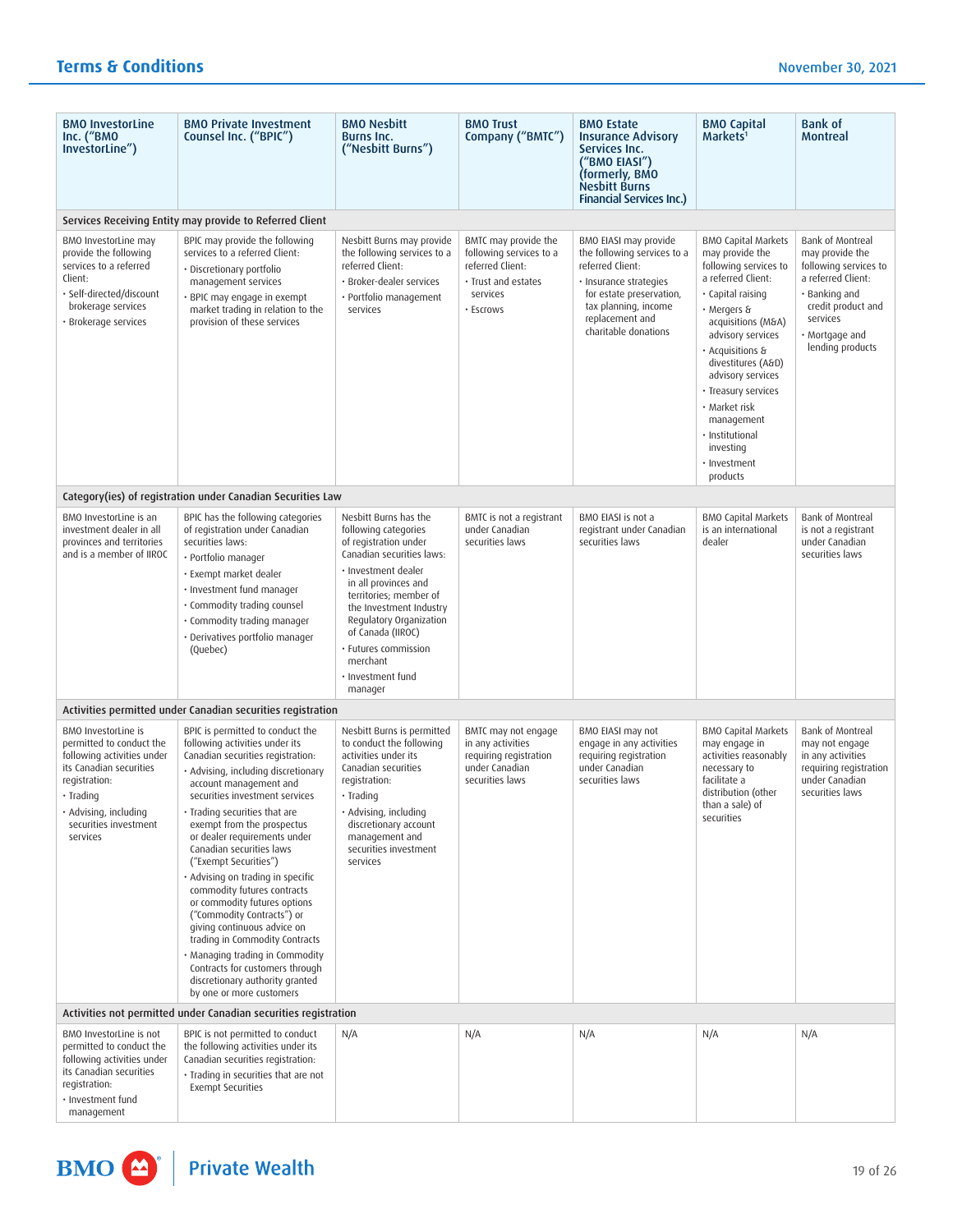| <b>BMO InvestorLine Inc.</b><br>("BMO InvestorLine")                                                                                                                                                                                                       | <b>BMO Private Investment</b><br>Counsel Inc. ("BPIC")                                                                                                                                                                                                                                                                                                                                                                                                                                                                                                                                                                                  |                                                     | <b>BMO Nesbitt Burns Inc.</b><br>("Nesbitt Burns")                                                                                                                                                                                                                                                                                                                                                                                                                                                                                                               |                                                    | <b>BMO Trust Company ("BMTC")</b>                                                                                                                                                                                                                                                                                                                                |                                                    |
|------------------------------------------------------------------------------------------------------------------------------------------------------------------------------------------------------------------------------------------------------------|-----------------------------------------------------------------------------------------------------------------------------------------------------------------------------------------------------------------------------------------------------------------------------------------------------------------------------------------------------------------------------------------------------------------------------------------------------------------------------------------------------------------------------------------------------------------------------------------------------------------------------------------|-----------------------------------------------------|------------------------------------------------------------------------------------------------------------------------------------------------------------------------------------------------------------------------------------------------------------------------------------------------------------------------------------------------------------------------------------------------------------------------------------------------------------------------------------------------------------------------------------------------------------------|----------------------------------------------------|------------------------------------------------------------------------------------------------------------------------------------------------------------------------------------------------------------------------------------------------------------------------------------------------------------------------------------------------------------------|----------------------------------------------------|
| Referral Fee paid to Referring Entity and Referring Employee where specified                                                                                                                                                                               |                                                                                                                                                                                                                                                                                                                                                                                                                                                                                                                                                                                                                                         |                                                     |                                                                                                                                                                                                                                                                                                                                                                                                                                                                                                                                                                  |                                                    |                                                                                                                                                                                                                                                                                                                                                                  |                                                    |
| If the Bank of Montreal refers a<br>Client to BMO InvestorLine and<br>an account is established at BMO<br>InvestorLine, BMO InvestorLine<br>will pay a referral fee equal to<br>25% of the gross commissions<br>on the referred accounts in<br>perpetuity. | If Bank of Montreal refers a Client to BPIC, BPIC will<br>pay Bank of Montreal 15% of the revenue generated<br>on the referred accounts in perpetuity. In addition, if<br>Bank of Montreal refers a client to BPIC that results<br>in the client opening an investment account(s), then<br>based on the asset value transferred, BPIC will pay a<br>one-time referral fee of up to 0.1% of the value of the<br>investment account(s) to the Bank of Montreal.<br>BPIC has an arrangement with BMO EIASI such that if<br>BPIC refers a Client that results in the sale of a new<br>insurance product, BMO EIASI will arrange to transfer |                                                     | If Bank of Montreal refers a Client to Nesbitt Burns.<br>Nesbitt Burns will pay Bank of Montreal 25% of the<br>gross commission and Client fees and revenues<br>earned from those referred accounts for a period of 10<br>years, after which it will decrease to 12.5% of gross<br>commission.<br>If a Nesbitt Burns Investment Advisor refers a Client<br>to Bank of Montreal, Nesbitt Burns may pay the<br>Investment Advisor up to 50% of the referral fee<br>received.<br>If a Nesbitt Burns Investment Advisor refers a Client                              |                                                    | If Bank of Montreal refers a Client to BMTC.<br>BMTC will pay Bank of Montreal 15% of the<br>revenue generated on the referred accounts<br>in perpetuity.<br>If the Canadian Commercial Banking ("CCB")<br>division of Bank of Montreal refers a client<br>to BMTC, BMTC will pay CCB a one-time<br>referral payout out based on the following<br>revenue tiers: |                                                    |
|                                                                                                                                                                                                                                                            |                                                                                                                                                                                                                                                                                                                                                                                                                                                                                                                                                                                                                                         |                                                     |                                                                                                                                                                                                                                                                                                                                                                                                                                                                                                                                                                  |                                                    | <b>Revenue Tier</b>                                                                                                                                                                                                                                                                                                                                              | Referral Payout                                    |
|                                                                                                                                                                                                                                                            | a referral fee based on fifty percent (50%) of the<br>gross value of commissions to BPIC.<br>If a BPIC employee makes a referral to BMO Nesbitt<br>an annual discretionary short-term incentive payment<br>from BPIC which may take into consideration, among<br>other factors, referrals to BMO affiliates.<br>If the Canadian Commercial Banking ("CCB") division<br>of Bank of Montreal refers a client to BPIC, BPIC will<br>pay CCB a one-time referral payout out based on the<br>following revenue tiers:                                                                                                                        | Burns or BMO InvestorLine, the employee may receive | to BPIC or BMO InvestorLine, Nesbitt Burns may pay<br>the Nesbitt Burns Investment Advisor a referral fee<br>representing 25% of the commission earned by that<br>BMO entity from the referred accounts. The amount<br>received will depend on the Nesbitt Burns Investment<br>Advisor commission payable rate; up to a maximum<br>of 50%.<br>If the Canadian Commercial Banking ("CCB") division<br>of Bank of Montreal refers a client to Nesbitt Burns.<br>Nesbitt Burns will pay CCB a one-time referral<br>payout out based on the following revenue tiers: |                                                    | \$10-25,000<br>\$25-50,000<br>\$50-100,000<br>\$100-250,000<br>\$250.000+<br>If the Business Banking ("BB") division of<br>Bank of Montreal refers a client BMTC, BMTC<br>will pay BB a one-time referral payout out<br>based on the following balance tiers:                                                                                                    | \$500<br>\$1,000<br>\$2,000<br>\$5,000<br>\$10,000 |
|                                                                                                                                                                                                                                                            | Revenue Tier                                                                                                                                                                                                                                                                                                                                                                                                                                                                                                                                                                                                                            | Referral Payout                                     | Revenue Tier                                                                                                                                                                                                                                                                                                                                                                                                                                                                                                                                                     | Referral Payout                                    | <b>Balance Tier</b>                                                                                                                                                                                                                                                                                                                                              | Referral Payout                                    |
|                                                                                                                                                                                                                                                            | \$10-25,000<br>\$25-50,000<br>\$50-100,000<br>\$100-250,000<br>\$250,000+                                                                                                                                                                                                                                                                                                                                                                                                                                                                                                                                                               | \$500<br>\$1,000<br>\$2,000<br>\$5,000<br>\$10,000  | \$10-25,000<br>\$25-50,000<br>\$50-100,000<br>\$100-250,000<br>\$250,000+                                                                                                                                                                                                                                                                                                                                                                                                                                                                                        | \$500<br>\$1,000<br>\$2,000<br>\$5,000<br>\$10,000 | \$1MM-2.5MM<br>\$2.5MM-10MM<br>\$10MM+                                                                                                                                                                                                                                                                                                                           | \$500<br>\$1,000<br>\$2,500                        |
|                                                                                                                                                                                                                                                            | If the Business Banking ("BB") division of Bank of<br>Montreal refers a client BPIC, BPIC will pay BB a<br>one-time referral payout out based on the following<br>balance tiers:                                                                                                                                                                                                                                                                                                                                                                                                                                                        |                                                     | If the Business Banking ("BB") division of Bank of<br>Montreal refers a client Nesbitt Burns, Nesbitt Burns<br>will pay BB a one-time referral payout out based on<br>the following balance tiers:                                                                                                                                                                                                                                                                                                                                                               |                                                    |                                                                                                                                                                                                                                                                                                                                                                  |                                                    |
|                                                                                                                                                                                                                                                            | <b>Balance Tier</b>                                                                                                                                                                                                                                                                                                                                                                                                                                                                                                                                                                                                                     | Referral Payout                                     | <b>Balance Tier</b>                                                                                                                                                                                                                                                                                                                                                                                                                                                                                                                                              | Referral Payout                                    |                                                                                                                                                                                                                                                                                                                                                                  |                                                    |
|                                                                                                                                                                                                                                                            | \$1MM-2.5MM<br>\$2.5MM-10MM<br>\$10MM+                                                                                                                                                                                                                                                                                                                                                                                                                                                                                                                                                                                                  | \$500<br>\$1,000<br>\$2,500                         | \$1MM-2.5MM<br>\$2.5MM-10MM<br>\$10MM+                                                                                                                                                                                                                                                                                                                                                                                                                                                                                                                           | \$500<br>\$1,000<br>\$2,500                        |                                                                                                                                                                                                                                                                                                                                                                  |                                                    |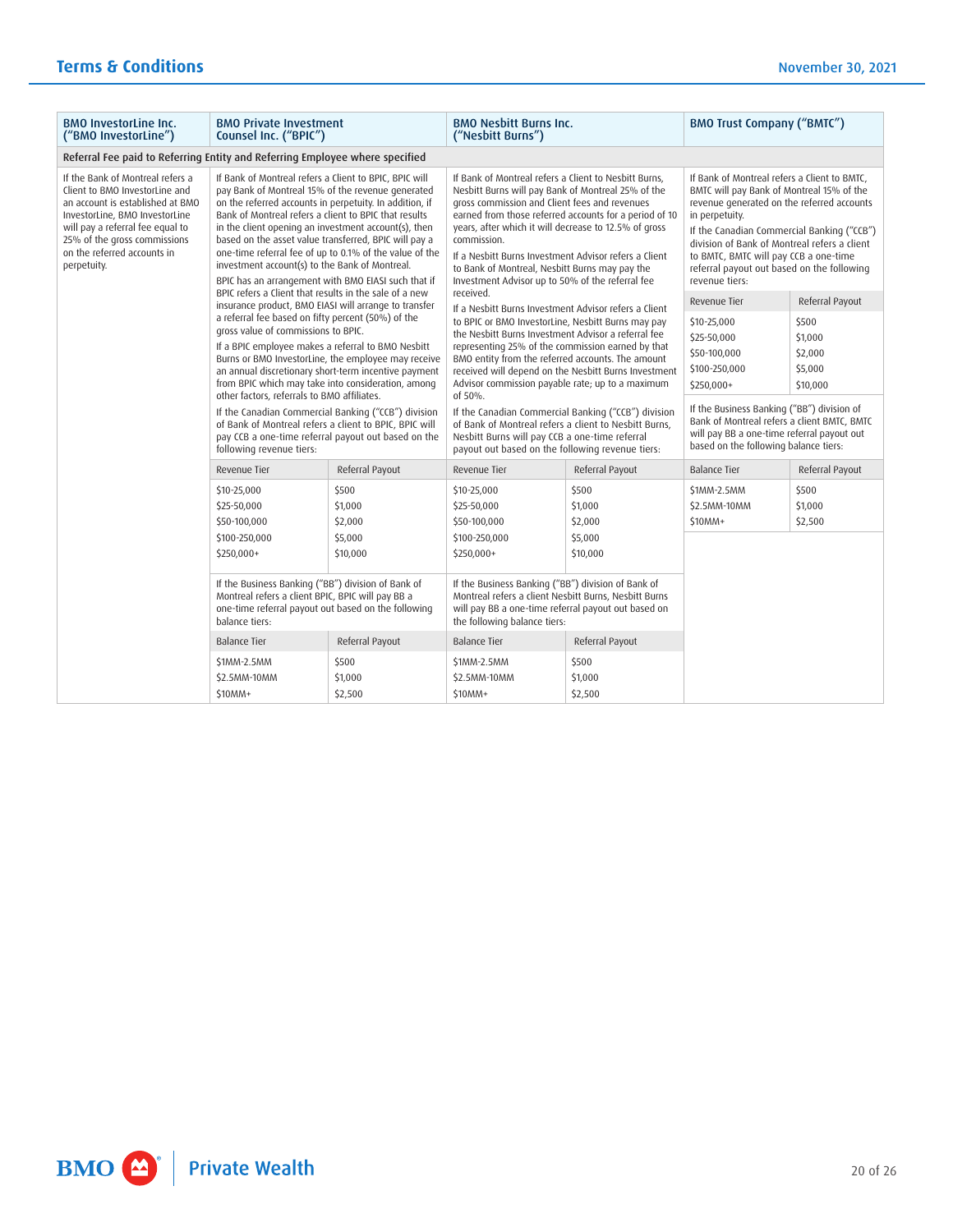| <b>BMO Capital Markets<sup>1</sup></b><br><b>BMO Estate Insurance Advisory Services Inc.</b><br>("BMO EIASI") (formerly, BMO Nesbitt Burns<br><b>Financial Services Inc.)</b>                                                                                                                                                                                                                                                                                                                                                                                                                                                                                                                                                                                                                                                                                                                                                                                                                                                                                                                                                                                                                                                                                                                                                                                                                                                                                                                                                                                                                                                                                                                                                                                                                                                                                                                                                                                                                                                                                                                                                                                                                                                                                                                                                                                                                                                                                                                                                                                                                                                                                                                                                                                                                                                                                                                                                                                                                                                                                                                                                                                                                  | <b>Bank of Montreal</b>                                                                                                                                                                                                                                                                                                                                                                                                                                                                                                                                                                                                                                                                                                                                                                                                                                                                                                                                                                                                                                                                                                                                                                                                                                                                                                                                                                                                                                                                                                                                                                                             |                                                                                                                         |
|------------------------------------------------------------------------------------------------------------------------------------------------------------------------------------------------------------------------------------------------------------------------------------------------------------------------------------------------------------------------------------------------------------------------------------------------------------------------------------------------------------------------------------------------------------------------------------------------------------------------------------------------------------------------------------------------------------------------------------------------------------------------------------------------------------------------------------------------------------------------------------------------------------------------------------------------------------------------------------------------------------------------------------------------------------------------------------------------------------------------------------------------------------------------------------------------------------------------------------------------------------------------------------------------------------------------------------------------------------------------------------------------------------------------------------------------------------------------------------------------------------------------------------------------------------------------------------------------------------------------------------------------------------------------------------------------------------------------------------------------------------------------------------------------------------------------------------------------------------------------------------------------------------------------------------------------------------------------------------------------------------------------------------------------------------------------------------------------------------------------------------------------------------------------------------------------------------------------------------------------------------------------------------------------------------------------------------------------------------------------------------------------------------------------------------------------------------------------------------------------------------------------------------------------------------------------------------------------------------------------------------------------------------------------------------------------------------------------------------------------------------------------------------------------------------------------------------------------------------------------------------------------------------------------------------------------------------------------------------------------------------------------------------------------------------------------------------------------------------------------------------------------------------------------------------------------|---------------------------------------------------------------------------------------------------------------------------------------------------------------------------------------------------------------------------------------------------------------------------------------------------------------------------------------------------------------------------------------------------------------------------------------------------------------------------------------------------------------------------------------------------------------------------------------------------------------------------------------------------------------------------------------------------------------------------------------------------------------------------------------------------------------------------------------------------------------------------------------------------------------------------------------------------------------------------------------------------------------------------------------------------------------------------------------------------------------------------------------------------------------------------------------------------------------------------------------------------------------------------------------------------------------------------------------------------------------------------------------------------------------------------------------------------------------------------------------------------------------------------------------------------------------------------------------------------------------------|-------------------------------------------------------------------------------------------------------------------------|
| If a Nesbitt Burns Investment Advisor refers a Client to BMO<br>If a Nesbitt Burns Investment Advisor refers a Client to BMO<br>EIASI, BMO EIASI will pay the Investment Advisor a referral fee.<br>Capital Markets' Investment and Corporate Banking Group<br>Investment Advisors must be insurance-licensed to receive<br>("BMO CM I&CB"), BMO CM I&CB will pay Nesbitt Burns a<br>any referral fees in Manitoba and Saskatchewan and must<br>one-time referral fee of up to 10% of the gross BMO CM I&CB<br>be insurance-licensed in all provinces to receive ongoing<br>revenue on the following basis:<br>compensation.<br>· BMO CM I&CB and Nesbitt Burns management will consider<br>each referralto determine the referral fee amount (which can<br>Nesbitt Burns has an arrangement with EIASI such that if<br>Nesbitt Burns refers a client to EIASI that results in the sale of a<br>be no more than 10%, as described above). The considerations<br>new insurance product, EIASI will arrange to transfer a referral<br>will include the scope of the involvement of the Nesbitt Burns<br>fee based on seventy percent (70%) of the value of first year<br>Investment Advisor:<br>commissions to Nesbitt Burns.<br>. BMO CM I&B will pay the referral fee within 90 days of the<br>BPIC has an arrangement with BMO EIASI such that if BPIC refers<br>transaction closing date foreguity and debt transactions or<br>a Client that results in the sale of a new insurance product, BMO<br>invoice date for merger & acquisition transactions; and<br>EIASI will arrange to transfer a referral fee based on fifty percent<br>. Nesbitt Burns may pay the Nesbitt Burns Investment Advisor<br>(50%) of the gross value of commissions to BPIC. BPIC employees<br>an amount that willdepend on the Nesbitt Burns Investment<br>must be insurance-licensed to receive any referral fees in<br>Advisor's commission payable rate; up to a maximum of 50%.<br>Manitoba and Saskatchewan and must be insurance-licensed in all<br>· The referral fee is subject to the following requirements:<br>provinces to receive ongoing compensation.<br>· The referral fee will only be paid where the Nesbitt Burns<br>Investment Advisor has made an exclusive introduction of a<br>Nesbitt Burns Investment Advisor Client to a BMO CM I&CB<br>relationship manager and has played a role in influencing the<br>securing of the transaction mandate for BMO CM I&CB.<br>· Once a referral fee has been paid to Nesbitt Burns regarding a<br>specific Client, any subsequent fees to BMO CM I&CB from that<br>Client are ineligible for a referral fee, unless the transaction<br>was identified in advance as requiring multiple tranches.<br>. If BMO CM I&CB receives a referral from a Nesbitt Burns<br>Investment Advisor and the Client in turn refers a different<br>Client, no referral fee will be provided to Nesbitt Burns for the<br>subsequent Client.<br><sup>1</sup> BMO Capital Markets is a trade name used by BMO Financial Group for the wholesale banking businesses of Bank of Montreal, BMO Harris Bank N.A. (member FDIC), Bank of Montreal Ireland p.l.c., and Bank of | If Nesbitt Burns refers a Client to Bank of Montreal and the<br>referral results in a personal loan product, calculation of the<br>respective referral fee based on the aggregate dollar value of<br>the loan will be:<br>· for residential mortgage and Homeowner Readiline:<br>150 basis points<br>· for personal loans in excess of \$15,000: 60 basis points<br>· for personal lines of credit in excess of \$15,000: 75 basis<br>points based on drawn amount<br>If Nesbitt Burns refers a client to Bank of Montreal and the<br>referral results in a commercial product or service (excluding<br>the provision of such products and services by BMO Capital<br>Markets), calculation of the respective referral fee will be<br>based on 20% of first year revenue from full relationship,<br>including M&A advisory fee revenue, to a maximum of<br>\$100,000.<br>The total referral fee received by the Nesbitt Burns<br>Investment Advisor will depend on the commission payable<br>rate, up to a maximum of 50%.<br>If the Canadian Commercial Banking ("CCB") division of Bank<br>of Montreal refers a client to the Private Banking Division<br>("PB") of Bank of Montreal, PB will pay CCB a one-time<br>referral payout out based on the following revenue tiers:<br>Revenue Tier<br>\$10-25,000<br>\$25-50,000<br>\$50-100,000<br>\$100-250,000<br>\$250,000+<br>If the Business Banking ("BB") division of Bank of Montreal<br>refers a client PB, PB will pay BB a one-time referral payout<br>out based on the following balance tiers:<br>Revenue Tier<br>\$1MM-2.5MM<br>\$2.5MM-10MM<br>\$10MM+ | Referral Payout<br>\$500<br>\$1,000<br>\$2,000<br>\$5,000<br>\$10,000<br>Referral Payout<br>\$500<br>\$1,000<br>\$2,500 |

' BMO Capital Markets is a trade name used by BMO Financial Group for the wholesale banking businesses of Bank of Montreal, BMO Harris Bank N.A. (member FDIC), Bank of Montreal Ireland p.l.c., and Bank of Ganak of Allen an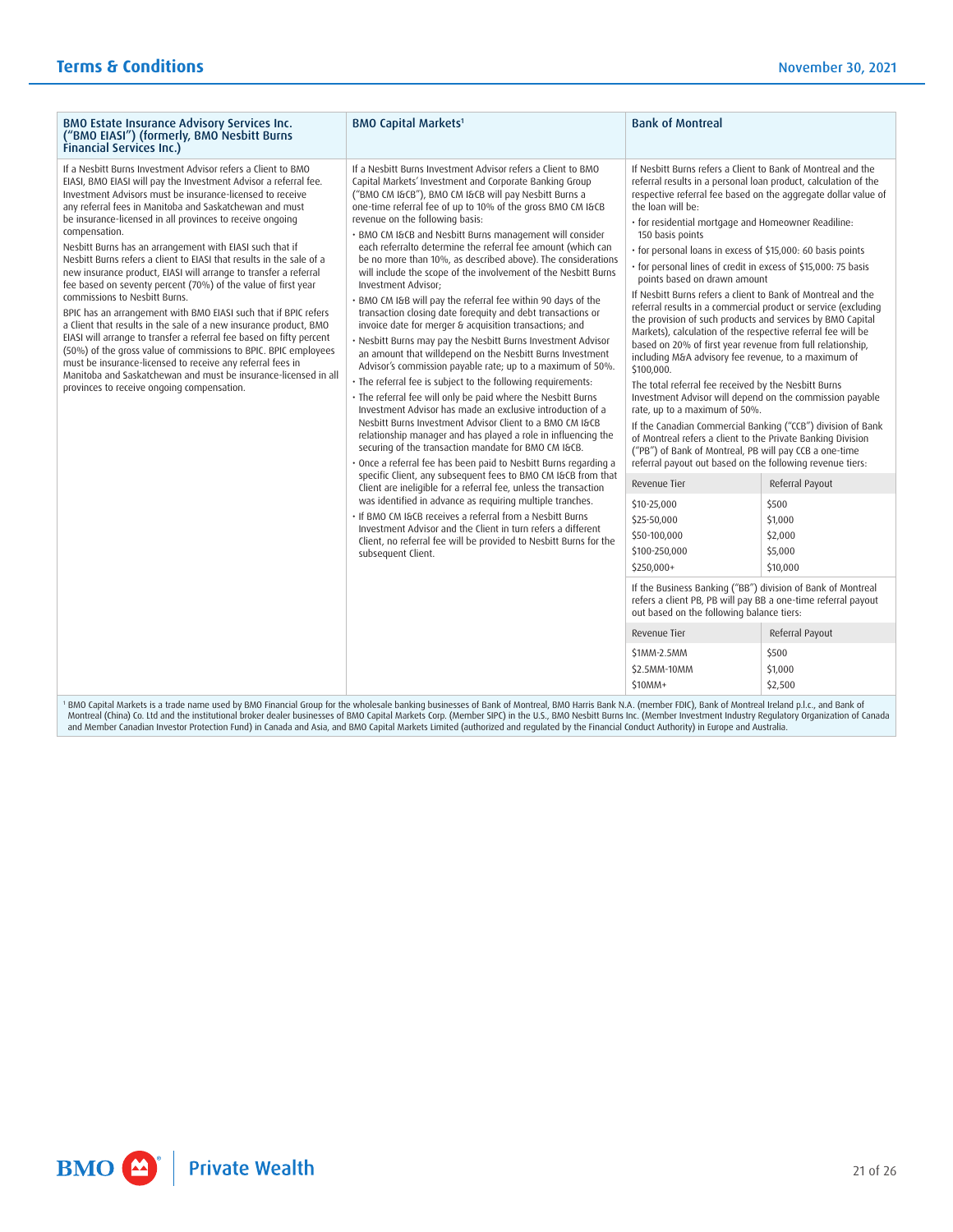## <span id="page-21-0"></span>Section II: Message Agreement

#### **Part A: Message Agreement for Individuals and Entities**

 "our" or "us") to act on instructions or information received, either You request Bank of Montreal, BPIC., BMTC, BMO InvestorLine Inc., Bank of Montreal Mortgage Corporation, and/or BMO Investments Inc., (in this section only, these entities are together called "we", verbally by telephone, by email, fax transmission or letter of direction (a "Message" or "Messages") subject to the terms hereof. In consideration of us so doing, you agree with us as follows:

- us, whether or not authorized by you or whether or not accurately 1. You authorize and instruct us to act on any Message received without the need for further verification. You further agree that we may take steps to confirm your identity and that you may be required to enter into a Client message or transfer agreement for certain transactions. You agree that use of this service will bind you legally and make you responsible to the same extent and effect as if you had given original signed written instructions to communicated and received. Our records will be conclusive evidence of the Message. We may act on Messages instructing us to receive or transfer cash assets. We may also act on Messages instructing us to receive and invest new funds according to a pre-arranged investment plan as set out in a detailed investment policy statement.
- 2. We may decline or delay acting on any Message for any reason, for example if the instructions in any Message are incomplete, ambiguous or cannot be carried out due to insufficient funds or otherwise, or if we doubt the authenticity of any Message, or the lawfulness of any instruction given in any Message. As such, we make no representations that Messages will be acted upon and we cannot accept liability for any damages or missed opportunities that flow from this potential inaction.
- 3. If you are not an individual, any investments purchased or reinvested will be in your business name(s). If you are an individual, investments purchased or reinvested will be in your personal name(s). Any dividends paid by the BMO Private Portfolios are not reinvested for U.S. residents; rather, our Investment Counsellors will invest those dividends elsewhere in accordance with the Client's investment objectives.
- 4. Unless you and we agree otherwise, we will send you relevant documentation, including any terms and conditions, relating to the type of transaction requested in the Message. We will assume you have received this information and that you are in agreement with the contents thereof unless you advise us within 30 days of the date of your Message that you have not received it or that you are not in agreement.
- 5. We are not responsible for any delay, failure of performance, damage, penalty, cost, expense or inconvenience resulting to you or any other person from causes beyond our control. We are not liable to you or any other person for incorrect or improper payment to any person arising out of the processing of any transfer including wire payments, unless caused by our negligence or wilful misconduct.
- 6. We, our correspondents and other financial institutions involved in processing remittances may rely on any account or identification numbers provided by you and will not seek to confirm whether the number specified corresponds with the name of the beneficiary or the beneficiary's bank provided in the payment order. The payee may be required to provide identification to the satisfaction of the paying bank.
- 7. Payment instructions executed by us are irrevocable. While we will use reasonable commercial efforts to recall a wire payment upon your instructions, we cannot guarantee return of funds to you. If we are able to obtain a return of funds, we will credit your Account at our quoted rate of exchange (where you requested foreign currency exchange) on the date such credit is made.
- 8. You agree to pay our fees and to reimburse us for any deductions and for any withholding or other taxes, and for any interest and penalties that may be paid by us in connection with any remittances made pursuant to a Message. You acknowledge that other financial institutions may deduct a fee for processing remittances made pursuant to a Message.
- 9. You acknowledge that international remittances are subject to cutoff times, time zone differences and local regulations of the destination country and agree that we are in no way liable for delays, costs, damages or claims arising from such matters.
- 10. You agree to indemnify and save us harmless from and against any and all charges, complaints, costs, damages, demands, expenses, liabilities, and losses which any of us may incur, sustain or suffer, other than as a direct result of our negligence or wilful misconduct, arising from or by reason of our acting, delaying in acting or declining or failing to act upon any Message received, in accordance with this Agreement, including without limitation legal fees and disbursements we reasonably incur. This indemnity is in addition to any other indemnity you have provided to us.
- 11. This Agreement will be binding upon you, your heirs, executors, administrators respective successors and liquidators as applicable.
- 12. In the case of a joint Account, you hereby jointly and severally agree that we may act on any Message provided by either one of you and such Message will be binding on the other without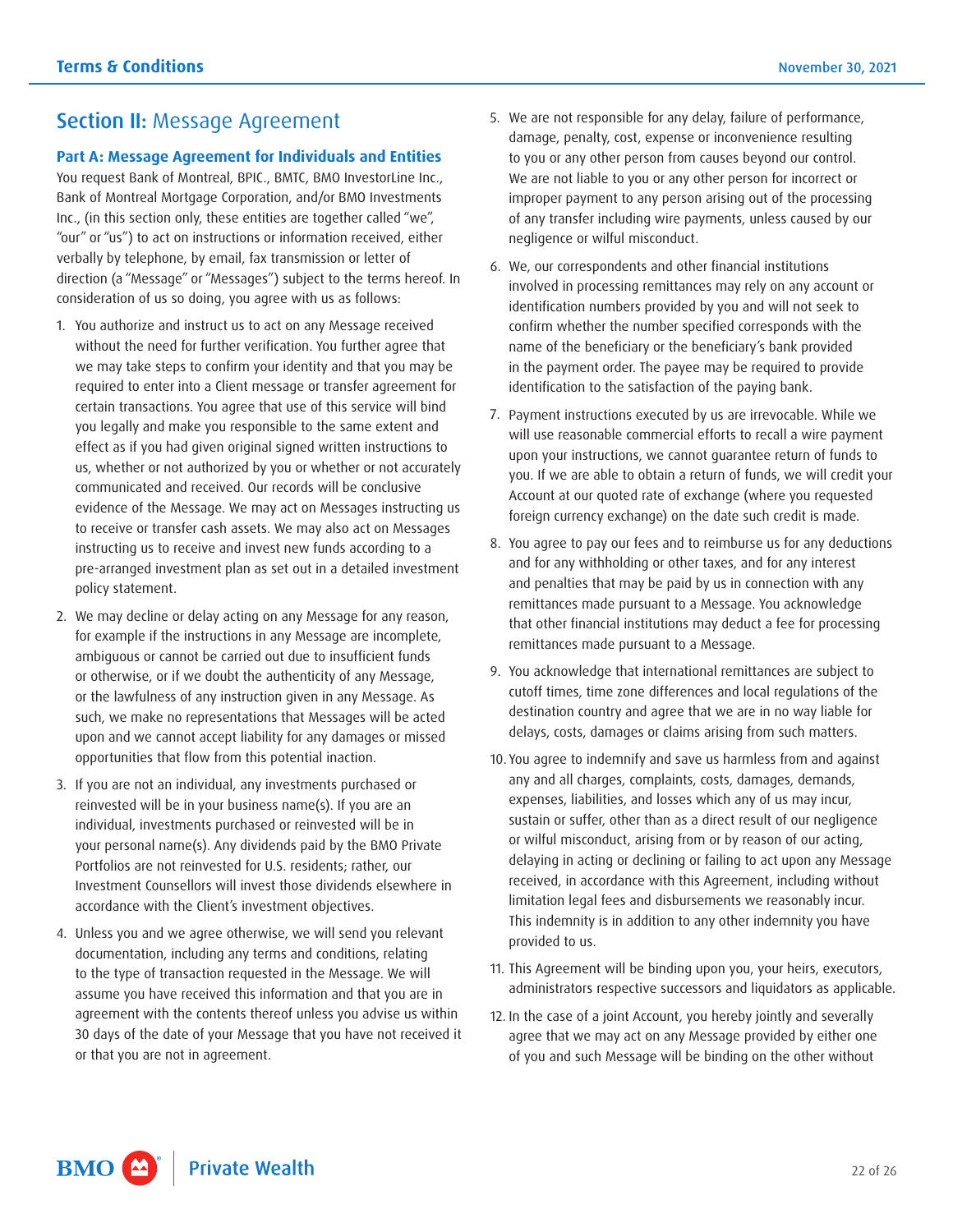confirmation by us. You jointly and severally agree to the conditions outlined in this Agreement. The death of either one of you will not invalidate this Agreement; this Agreement remains in effect until such time as notice of termination has been given in accordance with Section One, Part A(26) of this Agreement.

 by verbal or written notice to you effective upon delivery. You 13. We may terminate this section of this Agreement at any time may terminate this Agreement at any time by notice in writing delivered to us; such notice to be effective no later than five business days after delivery to us.

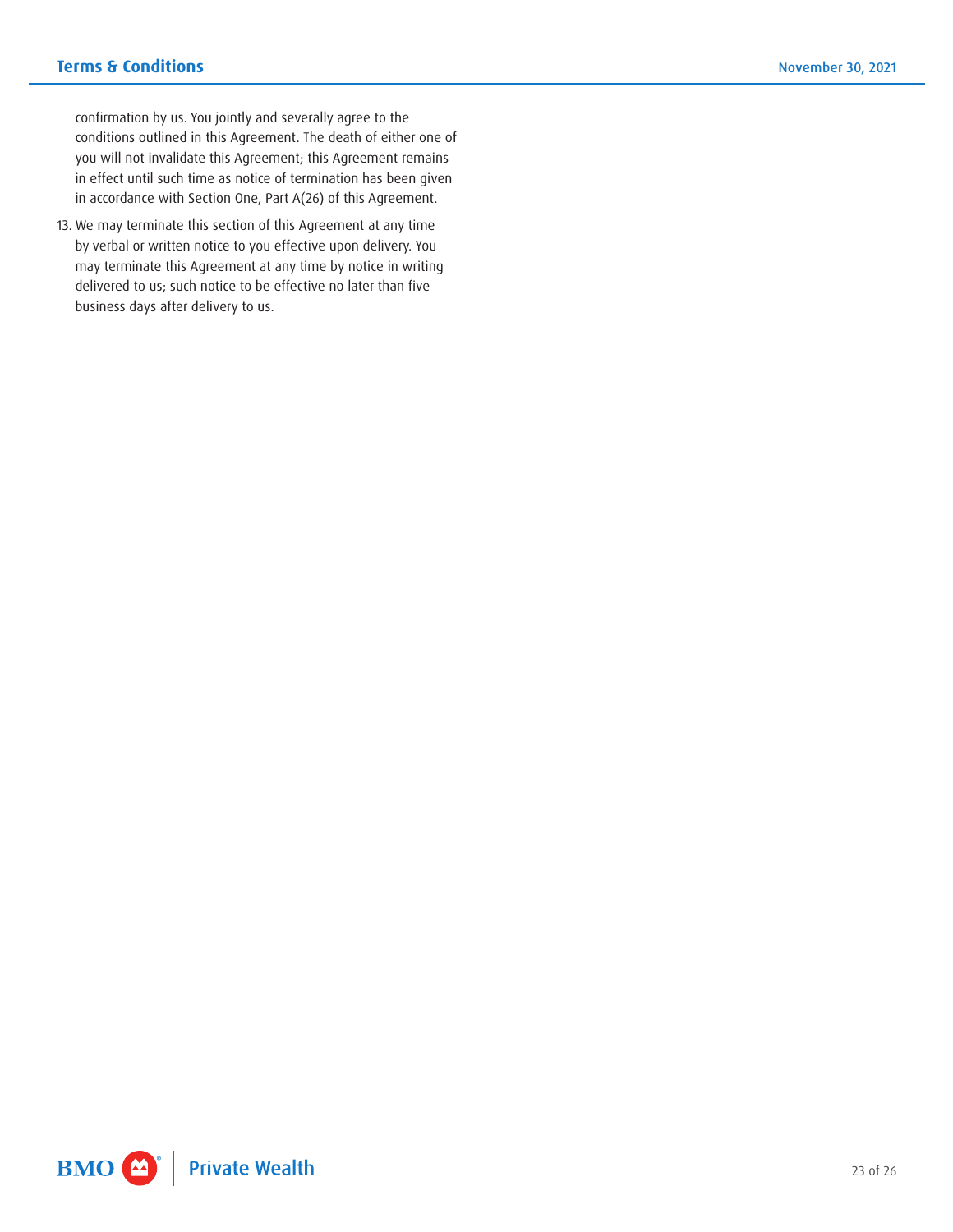## <span id="page-23-0"></span>**Section III: Online Access Agreement**

In consideration of BPIC providing you with access to the Online Services (the "Service"), you and BPIC, on its own behalf, and as trustee for its directors, officers, employees and agents agree as follows:

#### **a) Client Conduct**

- i) Bank of Montreal either owns the copyright in the selection, coordination, arrangement, structure, sequencing, organization and enhancement of the content on the Service or has obtained the permission to use such content from the appropriate intellectual property owner. You may not modify, publish, transmit, participate in the transfer or sale, create derivative works, or in any way exploit, any of the content, in whole or in part, except for personal purposes. You may download copyrighted material for his/her personal use only. Except as otherwise expressly permitted under copyright law, no copying, redistribution, retransmission, publication or commercial exploitation of downloaded material is permitted without the express written permission of Bank of Montreal and/or the applicable copyright owner. You acknowledge that you do not acquire any ownership rights by downloading copyrighted material.
- ii) You will use the Service for lawful purposes only. You will not transmit through the Service any material that encourages conduct that would constitute a criminal offense, give rise to civil liability or otherwise violate any law. Any conduct by you that in our discretion restricts or inhibits any other third-party from using or enjoying the Service will not be permitted.
- iii) You will immediately cease the use of the Service in respect of BPIC accounts over which you cease to have the right to access and you will immediately notify us, in writing, of the same. You further acknowledge and agree that we reserve the right to terminate your right to access an account at no cost or penalty for which:
	- 1. You are not the legal or beneficial owner; and
	- 2. We have received instructions from the legal or beneficial owner to terminate your access or such legal or beneficial owner ceases to be our client.

The foregoing provisions are for our benefit and our subsidiaries, affiliates and third-party content providers and licensors and each such entity has the right to assert and enforce such provisions directly or on its own behalf.

#### **b) Limitation of Warranty and Damages**

- free; nor do we make any warranty as to the results that may You agree that use of the Service is at your sole risk. We do not warrant that the Service will be uninterrupted or error be obtained from use of the Service, or as to the accuracy, reliability or content of any data or information provided through the Service.
- ii) The Service is provided on an "as is" basis without warranties or conditions of any kind, either express or implied, including, but not limited to, warranties or conditions of title or implied warranties of merchantability or fitness for a particular purpose, other than those warranties which are implied and incapable of exclusion, restriction or modification under the laws applicable to this Online Access Agreement.
- iii) You agree that we will not be liable for any damages or injury-caused by any failure of performance, error, omission, interruption, deletion, defect, delay in operation or transmission, computer virus, communication line failure, theft or destruction or unauthorized access to, alteration of, or use of record, whether for breach of contract, tortious behavior, negligence or under any other cause of action, unless the damages or injury are due to a technology system malfunction within our control.
- iv) In no event will we, or any person or entity involved in creating, producing or distributing the Service be liable for any damages, including, without limitation, direct, indirect, incidental, special, consequential or punitive damages arising out of the use of or inability to use the Service, unless due to a technology system malfunction within our control. You acknowledge that the provisions of this section will apply to all content on the Service.
- v) In addition to the terms set forth above, we will not be liable, regardless of the cause or duration, unless due to a technology system malfunction within our control for any errors, inaccuracies, omissions, or other defects in, or untimeliness or unauthenticity of, or any use by you of the information contained within the Service ("Account Information"), or for any delay or interruption in the transmission thereof to you, or for any claims or losses arising therefrom or occasioned thereby. We will not be liable for any third-party claims or losses of any nature, including, but not limited to, lost profits, punitive or consequential damages. We will have no liability for investment decisions based on the data or information provided. Additionally, there are no warranties as to the results obtained from the use of the account Information provided.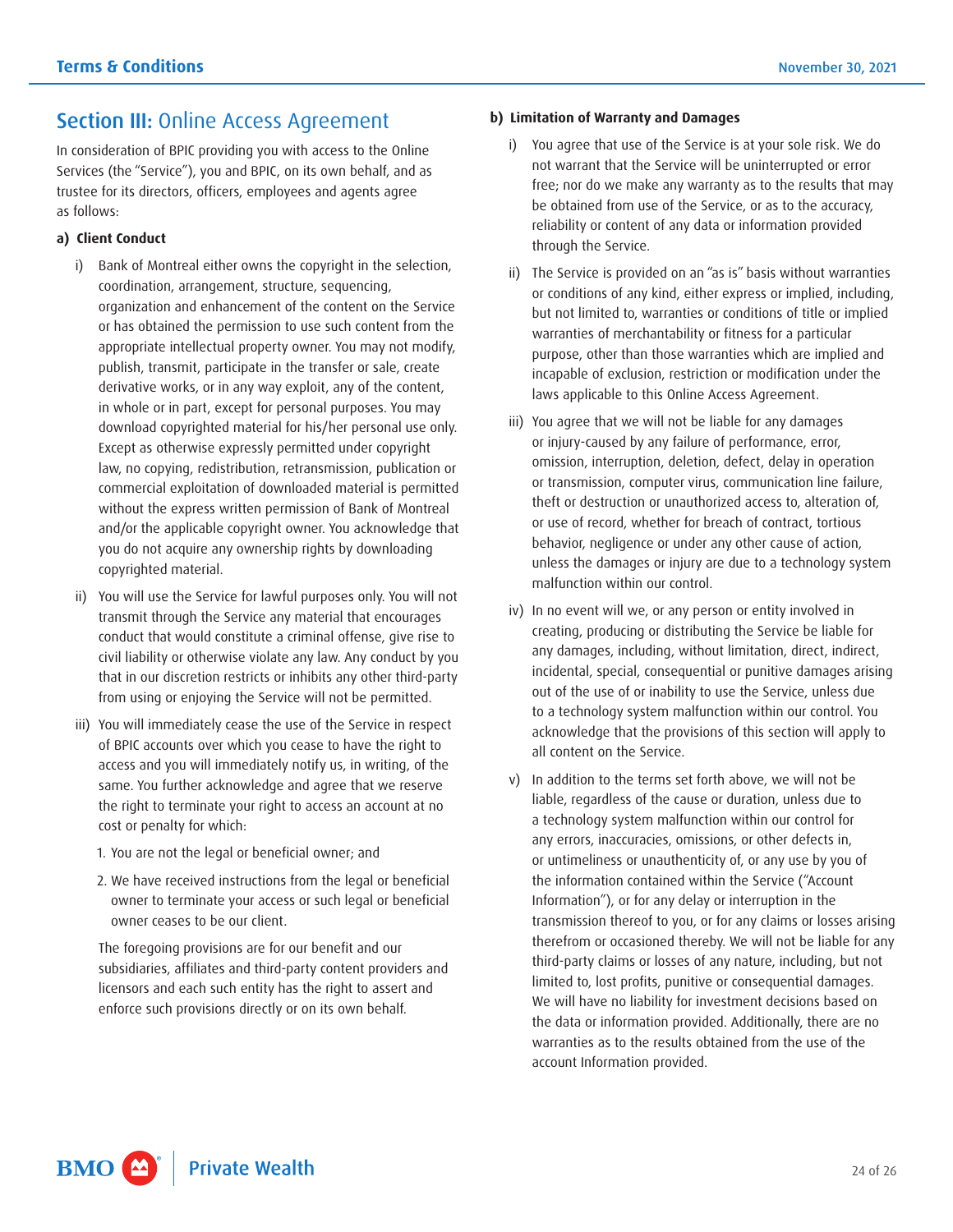vi) You agree to indemnify and save us, or any person or entity involved in creating, producing or distributing the Service ("Indemnified Parties") harmless from and against any and all costs, liabilities and expenses (including reasonable legal fees and disbursements) directly or indirectly suffered as a result of any claim or action against any of the Indemnified Parties by any third-party arising out of or in connection with the Account Information, the Service or this Online Access Agreement, including any legal or beneficial holder of a BPIC account over which you have been granted the right to access hereunder.

#### **c) Service Interruptions and Termination of Service**

We have the right at any time to change or discontinue any aspect or feature of the Service, including, but not limited to, content, hours of availability, and equipment needed for access or use. You agree that we may suspend or terminate your access to the Service for any reason and without prior notice to you.

#### **d) Accuracy of Account Information**

The data and information transmitted to you via the Service is an approximate representation of your Account Information. You should therefore only rely on the printed monthly or quarterly statement that is mailed to you by us as being the official record of your Account Information.

#### **e) Client Inquiries**

Any inquiries regarding your Account Information, investment advice or transactions should be referred to your Investment Counsellor. If you have any technical questions or difficulties with respect to the use of the Service, please contact your Investment Counsellor. You are responsible for obtaining and maintaining all telephone, Internet access, computer hardware and other equipment needed for access to and use of the Service and all related charges.

#### **f) Password and Client Identification**

You confirm that we are under no obligation to confirm the actual identity or authority of any user of the password, user ID and account number(s) that have been issued to you. You are responsible for:

- i) maintaining the confidentiality and security of your password, user ID and account number(s); and
- ii) any and all communications between you and us over the Internet.

We will not be responsible for any damages arising out of the misuse of your password, user ID and account number(s).

#### **g) Important Notice About the Internet**

You acknowledge that the security, integrity and privacy of any and all data and information exchanged between you and us over the Internet cannot be guaranteed and that any such information may be viewed or tampered with in transit by a third party.

#### **h) Miscellaneous**

- i) You acknowledge that your use of the Service may be monitored by us and is subject to this Online Access Agreement and to all other agreements entered into with us. This Online Access Agreement is binding upon your heirs, executors, administrators and personal representatives.
- ii) Notwithstanding anything to the contrary in this Online Access Agreement, we may amend the terms of this Online Access Agreement by providing you 30 days' notice.
- iii) This Online Access Agreement will be construed in accordance with the laws of the Canadian province or territory of the office/ branch where the clients accounts are maintained, and the federal laws of Canada applicable therein, without regard to such jurisdiction's conflict of laws rules. No waiver by you or by us of any breach of default under this Online Access Agreement will be deemed to be a waiver of any preceding or subsequent breach or default.

#### **i) Third-Party Access**

 Service, but for which you are not the legal or beneficial owner, you and such other person agree for you to contact an Investment You acknowledge that for any BPIC account that are held by any other person who wishes to grant you access as part of the Counsellor for the legal documentation necessary to grant you such access.ves the right to require that all assets or certain assets other than those requested by the Planholder be transferred.